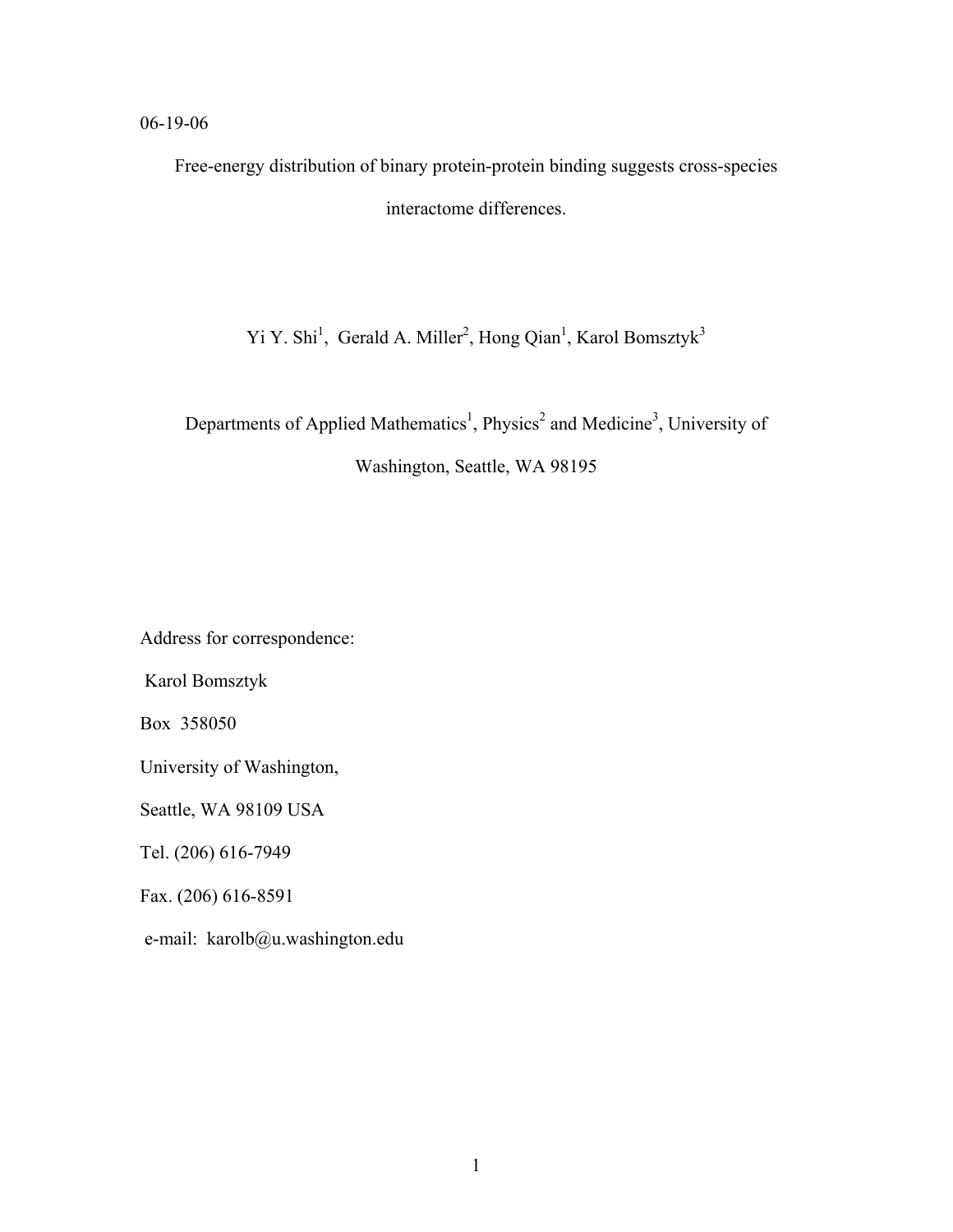#### **Abstract**

Major advances in large-scale yeast two hybrid (Y2H) screening have provided a global view of binary protein-protein interactions across species as dissimilar as human, yeast, and bacteria. Remarkably, these analyses have revealed that all species studied have a degree distribution of protein-protein binding that is approximately scale-free (varies as a power law) even though their evolutionary divergence times differ by billions of years. The universal power-law shows only the surface of the rich information harbored by these high-throughput data. We develop a detailed mathematical model of the proteinprotein interaction network based on association free energy, the biochemical quantity that determines protein-protein interaction strength. This model reproduces the degree distribution of all of the large-scale Y2H data sets available and allows us to extract the distribution of free energy, the likelihood that a pair of proteins of a given species will bind. We find that across-species interactomes have significant differences that reflect the strengths of the protein-protein interaction. Our results identify a global evolutionary shift: more evolved organisms have weaker binary protein-protein binding. This result is consistent with the evolution of increased protein unfoldedness and challenges the dogma that only specific protein-protein interactions can be biologically functional..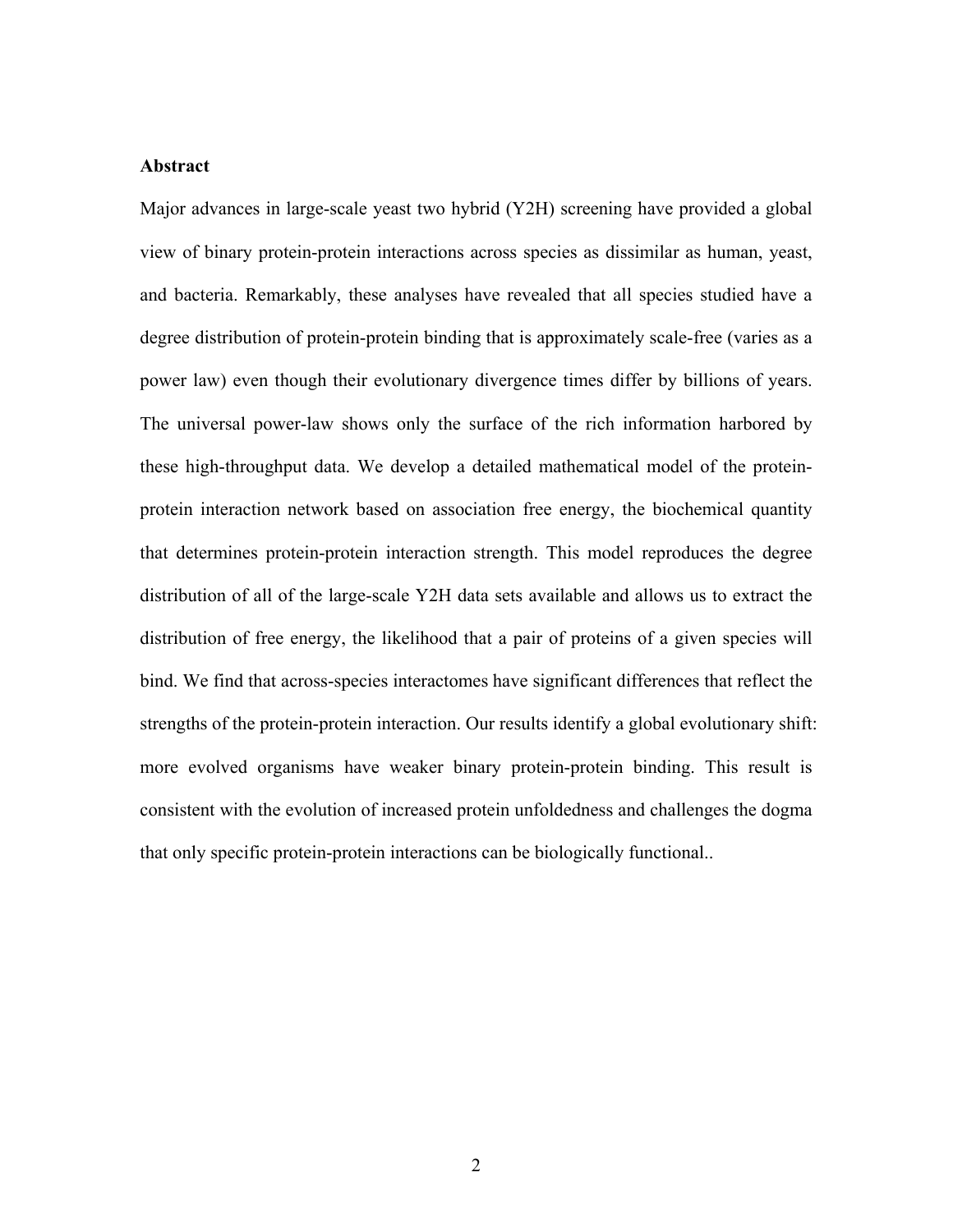#### **Introduction**

Gaining a global view of protein-protein interaction (PPI) networks gives a new perspective to the understanding of all biological organisms (1-3). Advances in yeast two-hybrid (Y2H) interaction have provided high-throughput readouts that generate maps of PPI networks in several organisms including man (4-11). These large-scale interactomes revealed an approximately scale-free-like topology that is shared by each studied species. This means that in all organisms most proteins have one or two partners, but a few (so called hubs), have many partners. Thus the probability  $p(k)$  that a protein interacts with *k* others follows an approximate power-law distribution:  $p(k) \propto 1/k^{\gamma}$ . This conserved cross-species PPI property is not surprising because networks with power-law distributions are ubiquitous appearing in systems as diverse as the internet, the citation index and societies (12-14).

The discovery of a common topology of diverse systems whose functions are so strikingly different initiated the search for universal models to explain scale-free networks (13, 15). The concept of preferential attachment, in which in growing networks new vertices link preferentially to older nodes that are already highly connected (13), is very popular. Analysis of species separated by billions of years of evolution showed that this mechanism could also be involved in evolutionarily expanding protein-protein networks (16). Another newer idea of intrinsic fitness, in which two nodes are connected when the link is mutually beneficial, was proposed to explain scale-free networks (15). This class of models shows that intrinsic fitness is an essential property that underlies the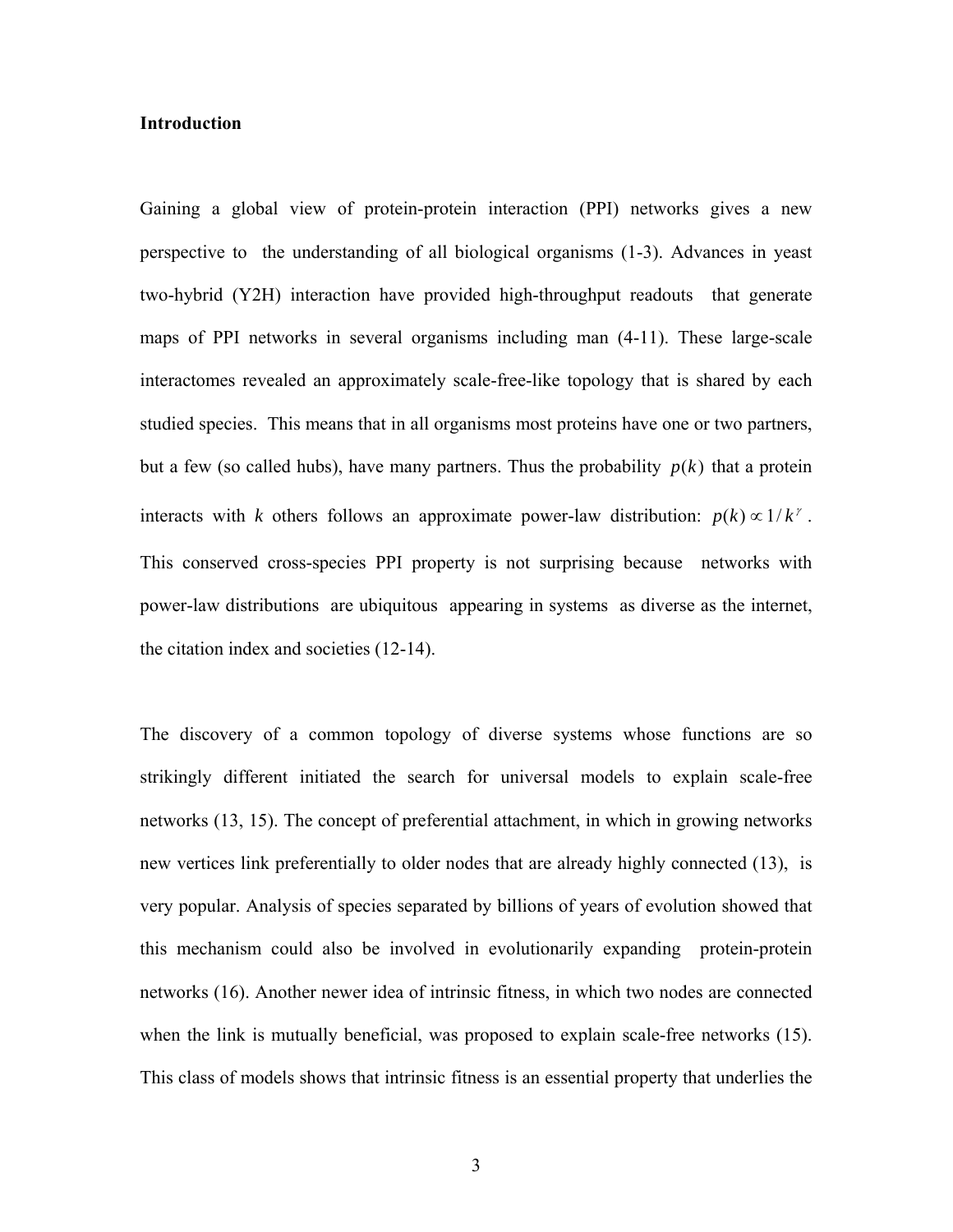power-law distribution and also allows the prediction and measurement of other properties. In particular, an exponential distribution of the fitness leads to a power law degree distribution of a network.

Protein-protein binding is determined by free energy of association as well as the concentrations of participating molecules (17). The biochemical manifestation of intrinsic fitness for protein-protein binding is that each protein has an inherent propensity for association. This idea opposes the view that protein-protein interactions are determined solely by a "lock-and-key" mechanism involving complementarity. This paper uses the properties of protein-protein interaction networks to quantitatively explore the unorthodox view of protein interaction promiscuity.

The Y2H method reports binary results for protein-protein binding under a controlled setting (18). We assume that a Y2H measurement is an efficient way to measure a binary protein-protein interaction, just as one can do for a pair of proteins in a test tube. Thus, the association reaction of two proteins, say *A* and *B* , is determined by the free energy difference  $\Delta G^{\circ}$  (19) between the state  $A + B$  and the *AB* final state (Fig.1). The largescale Y2H data sets report the presence of an *AB* complex.

We discuss this in more detail. In Y2H screens, two fusion proteins are generated: one protein, is constructed to have a DNA binding domain attached to its N-terminus, and its potential binding partner, is fused to a transcriptional activation domain (18). Binding of the two proteins will form an intact and functional transcriptional activator. This newly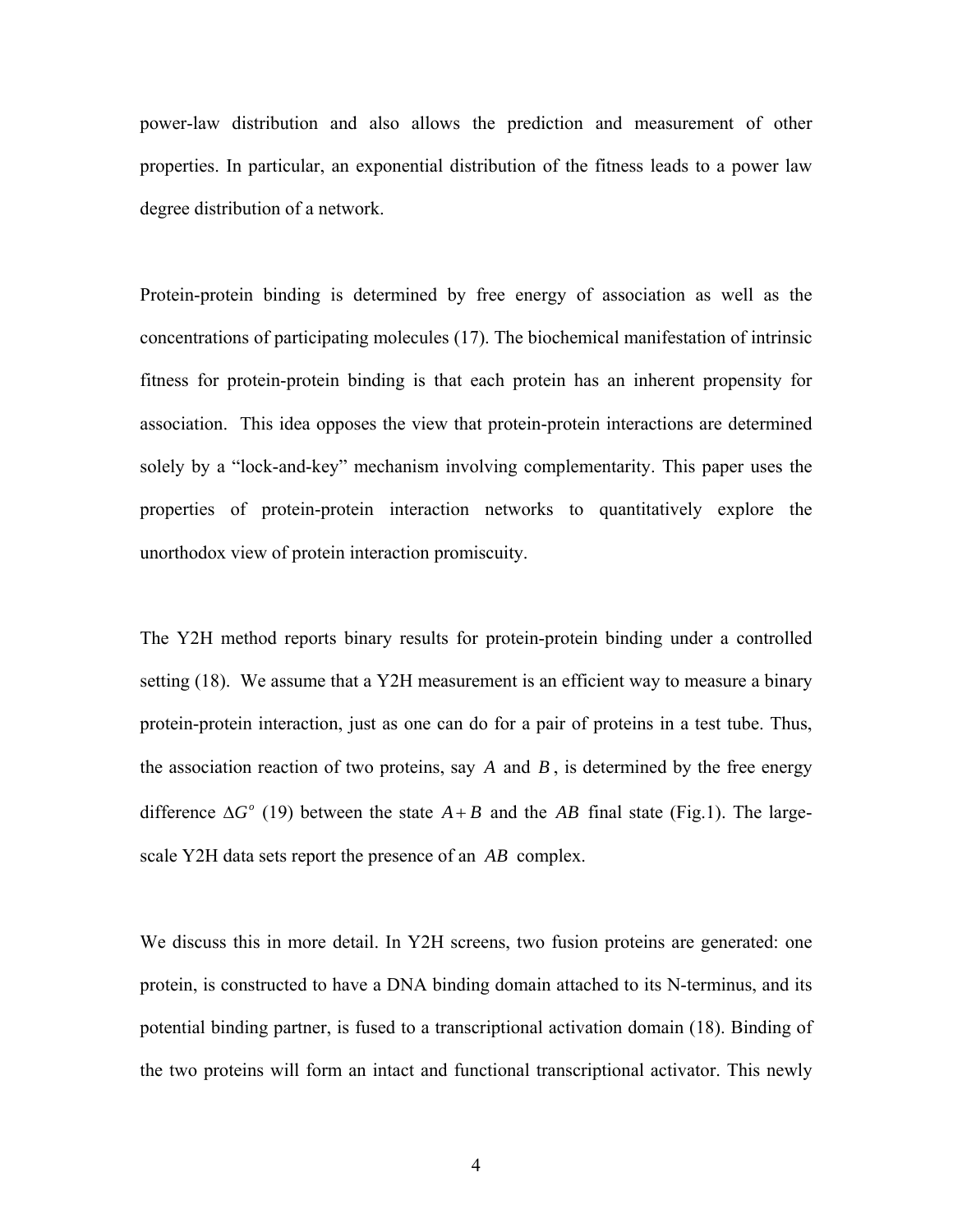formed transcriptional activator complex will then transcribe a reporter gene whose protein product can be assayed. Thus, the presence of the reporter gene product generated is a measure of the association between two proteins. The probability of two proteins forming a complex is determined by their association constant,  $K_a$ , which is in turn related to the free energy measured in unit of *RT* .

In the large-scale Y2H screens concentrations of all expressed hybrid proteins are expected to be approximately the same. Hence, the factor of protein concentrations, which surely plays a role in vivo, is negated in the binary interactions measured in the Y2H system. This is in contrast to PPI measurements using mass spectroscopy that depend on the native protein concentrations in cells (20). In this report, we focus on the data derived from Y2H screens and hence on the strength of protein-protein binding alone. The physical origin of protein-protein interaction strength can be complex: hydrogen bonding, van der Waals, hydrophobic, and electrostatic interactions all play a role. However, a thermodynamic model can be developed irrespective of the nature of the free energy difference,  $\Delta G^{\circ}$ . In this study we developed a quantitative model using both exact simulation technique and semi-analytic approximation to test whether the current large-scale Y2H binding data sets obtained for multiple species can be interpreted in terms of a distribution of  $\Delta G^{\circ}$  of an organism; and furthermore if distributions of free energy of interactions differ across species.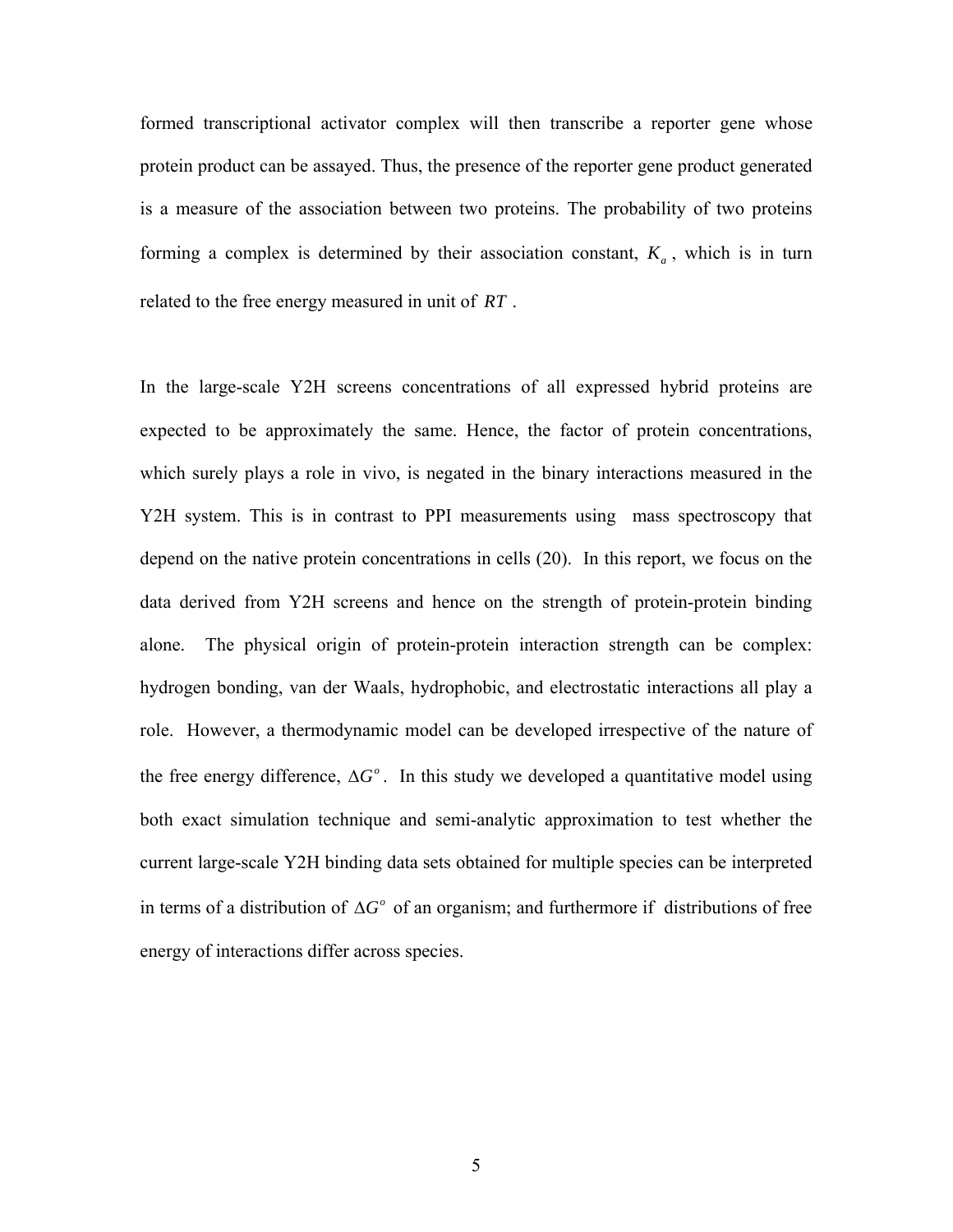#### **Results and Discussion**

The overall strategy used to derive organism's free energy distribution of binary proteinprotein interaction is illustrated in Fig. 1 and detailed in Method section.

Large-scale Y2H screens of protein interactions have been completed for several organisms including the bacteria *H. pylori* (8), the malaria parasite *P.falciparum* (6), yeast *S. cerevisiae* (5, 11), worm *C. elegans* (7), fruit fly *D. melanogaster* (4) and human (9, 10). For all the organisms examined the distribution of Y2H protein-protein interactions approximately follows a power law (4-6, 8-11) form. We sidestep the issue of whether the PPI topology is exactly scale-free. Instead we apply our model, which uses free energy as the basis of the of protein-protein interaction in a thermodynamic approach to understanding protein-protein interactions, to describe the Y2H data available for the different species. In this approach the power-law behavior of networks is derived from an exponential distribution giving the probability of variations in the free energy contributed by a protein. Our starting point is the protein-protein interaction and the additivity principle (21). Simulation and semi-analytic strategies were used in a complementary fashion (Methods).

The computer-simulated fit and semi-analytically derived curves superimposed on the Y2H data for each organism are shown in Fig. 2. Modeling the data obtained from the large-scale Y2H screens (4-6, 8-11) using our approach yielded two parameters,  $\lambda$  and  $\mu$ , for each species (Table 1). The high-throughput Y2H maps represent a partial sample of the interactomes. Questions have been raised about the accuracy of inferring a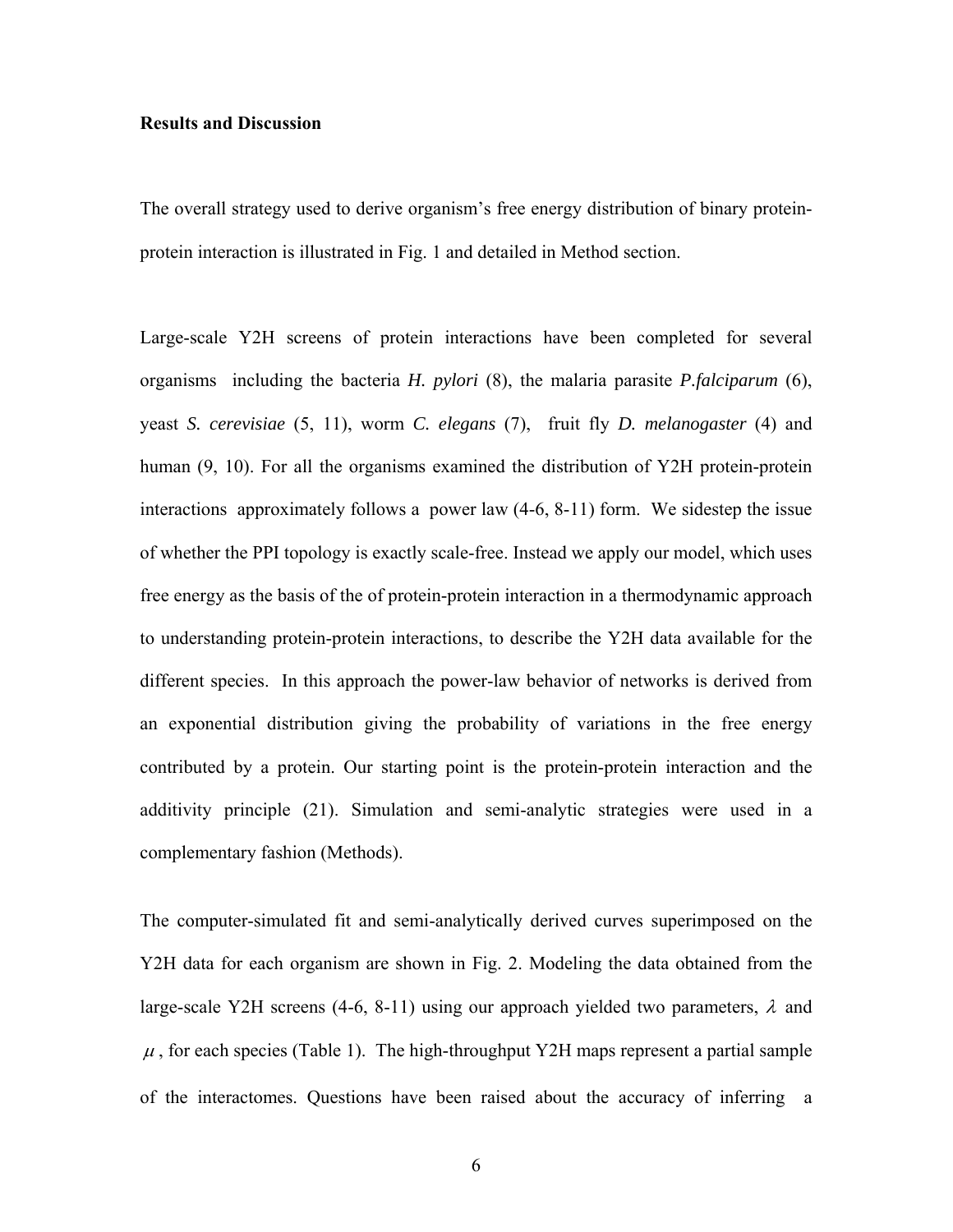complete PPI topology from only a partial sample (22). In our model, the nearly identical λ and  $\mu$  parameters derived for the two independent human high-throughput Y2H screens not only provide independent validation of those large-scale data sets, but also support the current model. The analytically-derived curves for the different species data sets reveal that the degree distribution resembles but does not strictly follow a power law. Importantly, unlike the prior analysis (10), the current model reveals species differences in the parameters that control the degree distribution. The value of  $\lambda$  ranges from 0.64 to 1.53, and is closely related to the slope of the curves representing  $p(k)$  (Fig. 3A). The value of  $\lambda$  reflects the tightness of the fluctuations of the free energy difference, with a smaller value indicating increased fluctuation of the ability to interact. There is no obvious correlation between  $\lambda$  and divergence times among these organisms. The parameter  $\mu$  is closely related to the height of the curves representing  $p(k)$  (Fig. 3B).

This parameter is a measure of the average association free energy difference and therefore can be regarded as an indicator of the average strength of all the binary proteinprotein interactions of an organism. The value of  $\mu$  differs across species and unlike  $\lambda$ is positively correlated with divergence times (Fig. 4). This means that  $\mu$  is lowest for *H.pylori* and progressively increases with increased evolutionary time. In other words, the average strength of binary protein-protein interactions is strongest in the least complex organism.

Recently Deeds et.al. proposed a physical model for protein-protein interactions based on number of exposed hydrophobic residues that similarly recapitulates power law distribution in yeast (23). Their model is a specific example of the "intrinsic fitness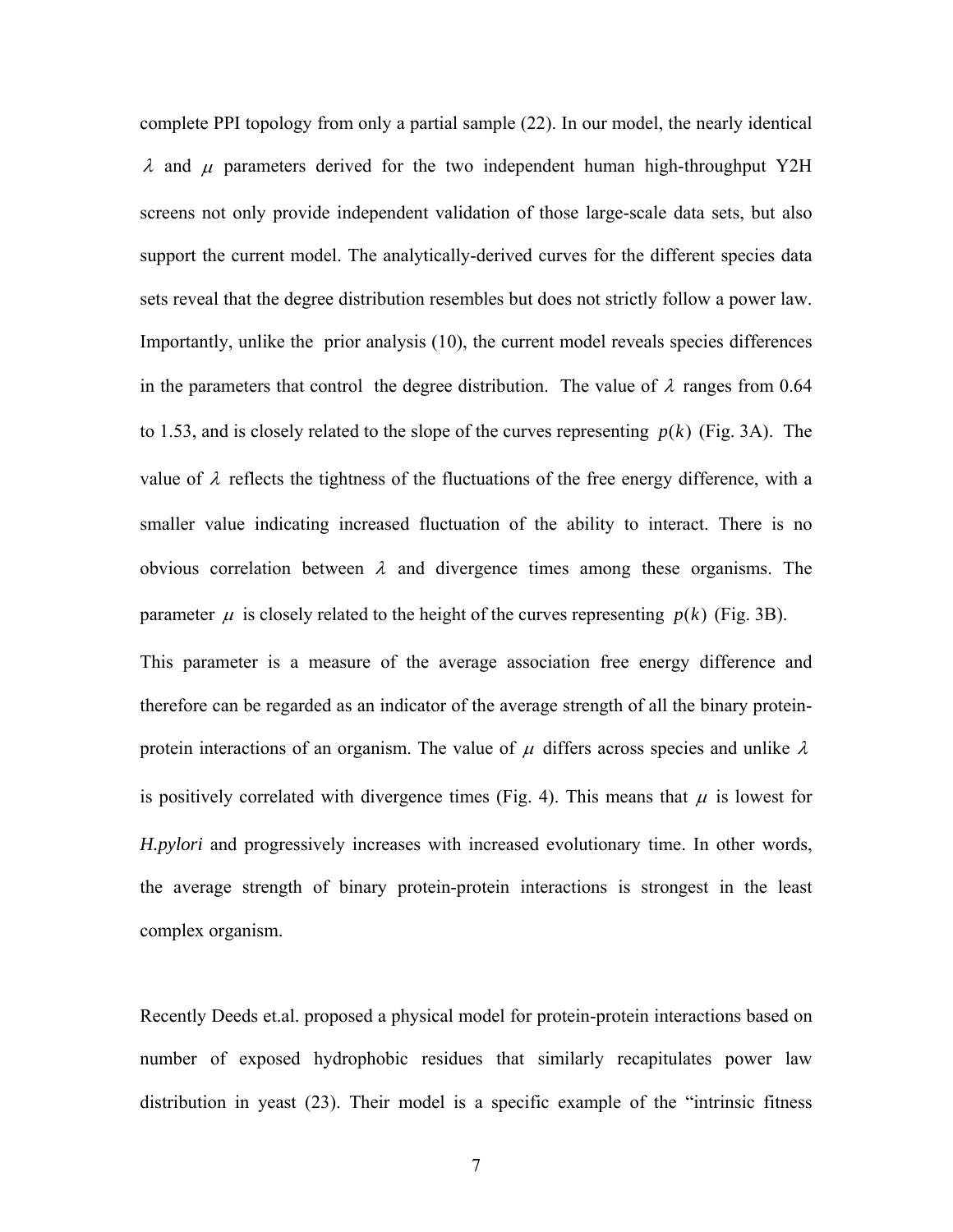model" advanced by Caldarelli et.al (15), with the fitness number of each node having Gaussian distribution and the probability of interaction  $p(g, g')$  taken as a step function. Our model and their model each obtain degree distributions that are approximately scale free. While their approach based on the Gaussian distribution only holds for a small range of parameters, our model based on exponential distribution yields a nearly scalefree distribution for almost any set of parameters  $\lambda$  and  $\mu$ . We have not been able to use their model to reproduce the measured degree distributions of all the species (not shown).

Our statistical model, as well as those of others (23), under-estimates the number of proteins with single partners. This is seen in Fig. 2 by comparing the empirical and predicted values of  $p(k)$  at  $k = 1$ . There are many classical biochemistry "lock-and-key" protein-protein interactions that involve highly specific pairs of proteins. Such interactions are not included in our statistical model that assumes additivity of free energy. Hence the experimental observation of  $p(1)$  is always much greater than the predicted value. In fact, the traditional paradigm for structural-based protein recognition always emphasizes the complementarity between interactive pairs. This has led to the important concept of specificity in biochemistry. The intrinsic fitness-based model illustrates that "non-specific" interactions where one protein can have multiple partners play an important role in the large-scale protein-protein interaction. And more importantly, our result shows that such interactions can be biologically functional.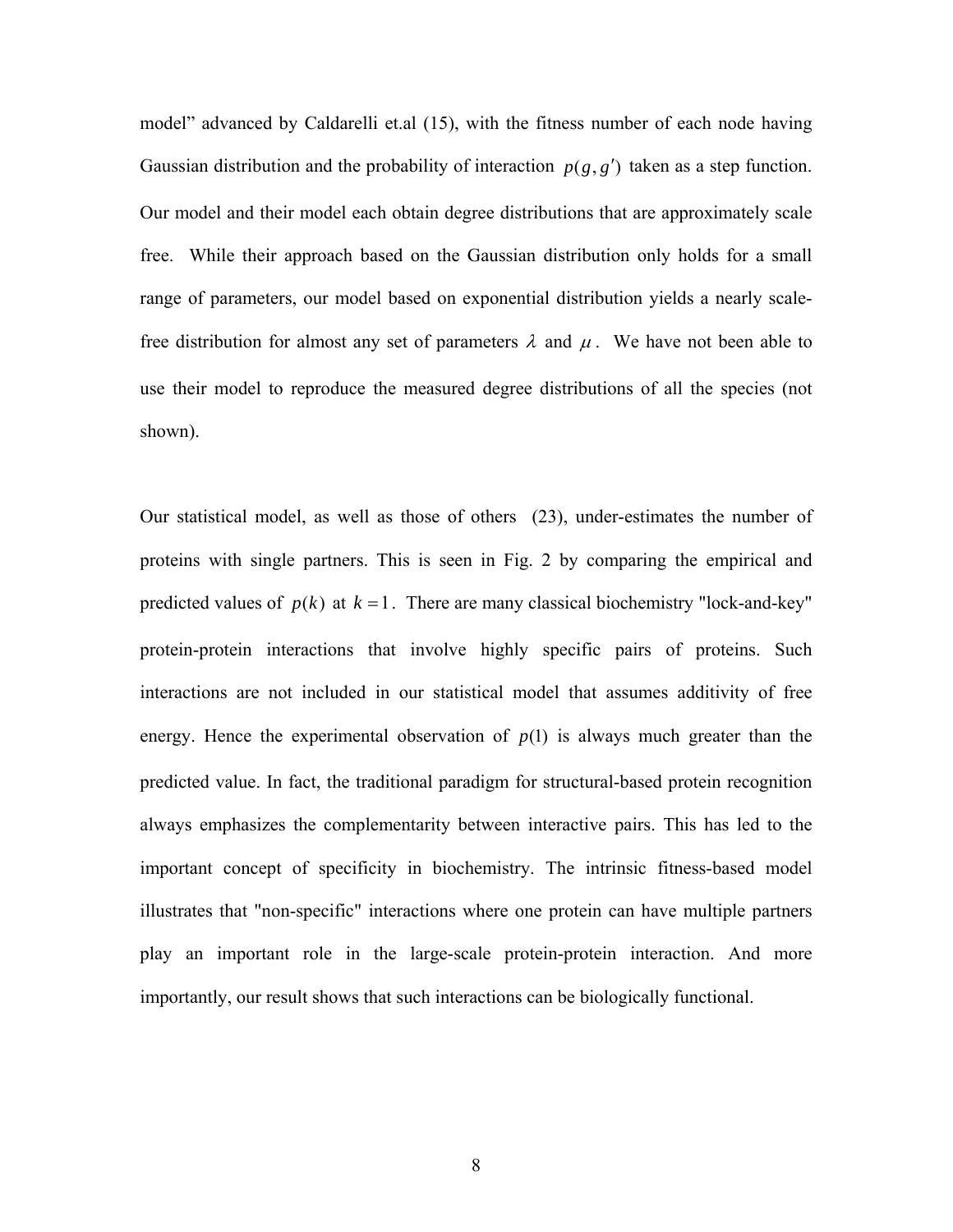We can quantify the strong and weak interactions by computing the probability  $h(\Delta g)$  for the association energy of a pair of proteins,  $\Delta G^{\circ}/RT$ , to take the specific value  $\Delta g$ . A straightforward computation yields the result

$$
h(\Delta g) = \lambda^2 (\mu + 2/\lambda - \Delta g) e^{-\lambda(\mu + 2/\lambda - \Delta g)}
$$
 (1)

The distribution  $h(\Delta g)$  peaks when  $\Delta g = \mu + \frac{1}{\lambda}$ . The mean value of the distribution is  $\mu$ . The parameters  $\lambda$  and  $\mu$  for each species were used to generate the different energy distributions,  $h(\Delta g)$  shown in Fig. 5.

The cross-species comparison of the free energy distributions shown in Fig. 5 reveals a progressive left-to-right shift of free-energy distribution with evolutionary time. This shifts towards weaker interactions mirrors changes in  $\mu$  (Fig.4). There was a disproportionably larger difference between human and fly/worm free-energy distribution with respect to divergence time than the differences between fly/worm and the unicellular organisms. *Plasmodium* protein complexes network has diverged from those of yeast, fly and worm (24). Yet, we find that the free-energy distribution for this malaria pathogen is similar to these other early organisms (Fig.5).

What could be the evolutionary changes needed to account for the weaker interactions that seem to typify the human interactome compared to those of the lower organisms? Comparative genomic analysis reveals dramatic differences in the human proteome compared to lower metaozoans such as the fly or the nematode (25).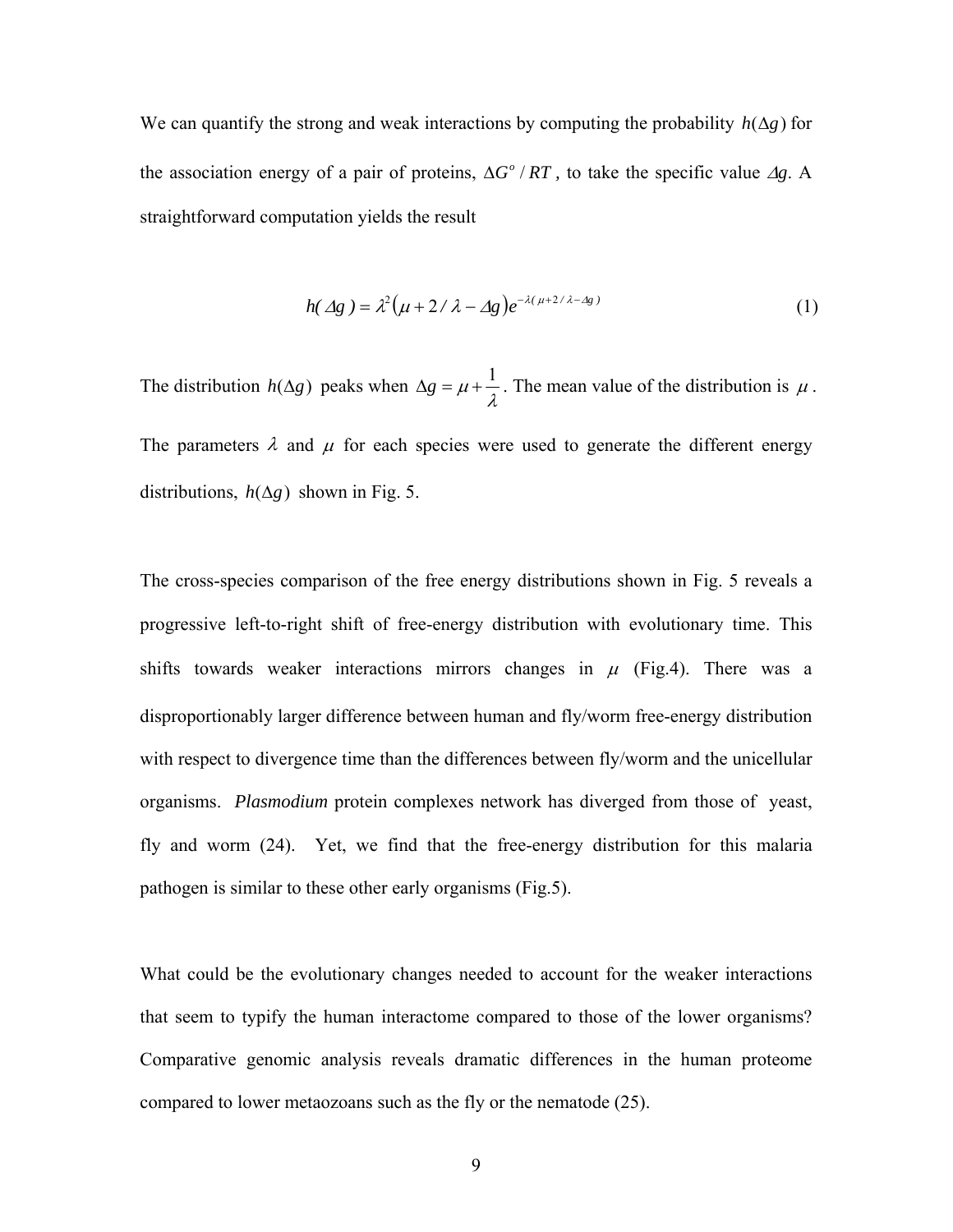Disordered protein regions are common, particularly in regulatory factors (26). These domains can bind a diversity of protein partners (26, 27). It has recently been recognized that there is an increased trend towards protein unfoldedness from lower to highly complexed organisms (28). The unstructured protein domains are often modified posttranslationally. These unfolded domains also permit multilateral binding and complex protein-protein interactions required by highly evolved organisms. This evolutionary change expands a protein's repertoire of partners and is a way for factors to assume new functions. The interactions involving disordered proteins are intrinsically weak. The ability to more readily dissociate a complex is considered an important attribute because it allows protein-protein interactions to be regulated by covalent modification and by other molecules.

Comparative genomic analysis also reveals other significant proteome changes that evolved in more complex organisms (25). For example, Src homology 2 (SH2) and Src homology 3 (SH3) bearing proteins are some of the most frequently represented families of factors in man, but their frequency in earlier species is orders of magnitude lower (25). The SH3 and SH2 interaction typically exhibit lower affinities, and are also highly regulated.

These evolutionary changes are embodied in the hnRNP K. This protein contains three structured RNA-binding KH domains that are well conserved in fly, nematode and yeast. KH domains are also found in bacteria (27). Mammalian K protein contains a large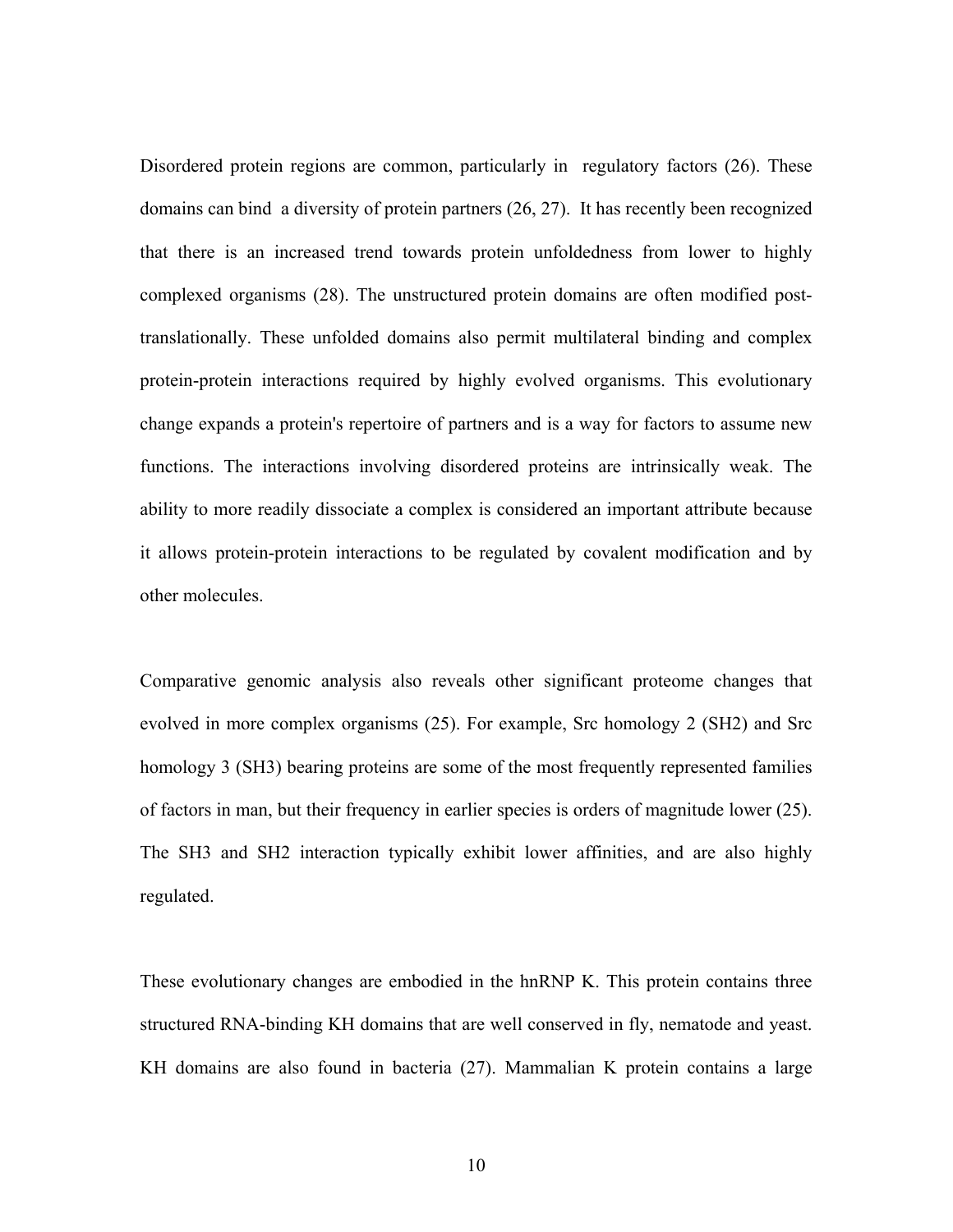disordered KI region that contains several SH2- and SH3-binding sites that are absent in fly and worm. The KI region mediates association with many protein partners, interactions that are highly regulated by phosphorylation (29-31). In vitro, many K protein binary interactions are weak (29-31). Yet, within cells K protein is a component of many and functionally diverse complexes (27, 32). These observations may reflect multilateral molecular cooperativity of binding that is amiable to regulation by intra- and extracellular signals. K protein ability to interact in a regulated fashion with a diversity of other factors and nucleic acids explains its involvement in multiple processes that compose gene expression (27, 33). There are many mammalian proteins that exhibit similar properties (26).

Sequencing of many genomes revealed that the number of protein coding genes is surprisingly similar for organisms as disparate as human, fly and even yeast (25). Yet, the differences in the complexity of these organisms are immense. The large-scale Y2H screens across species provide opportunities to gain global views of the interactomes and their evolutionary trends. Our free-energy model of protein-protein interactions identifies for the first time a global evolutionary tendency towards weaker binary protein-protein Y2H interactions. The result of this analysis is consistent with the notion that in high complexity organisms disordered regions assumed a greater role (28). These weaker interactions became more important for human protein-protein interaction networks than for the networks of lower organisms, as viewed by Y2H screens. The evolution of weaker interaction, which is more easily modulated, provides new insight how cellular complexity could have evolved while maintaining genomic simplicity.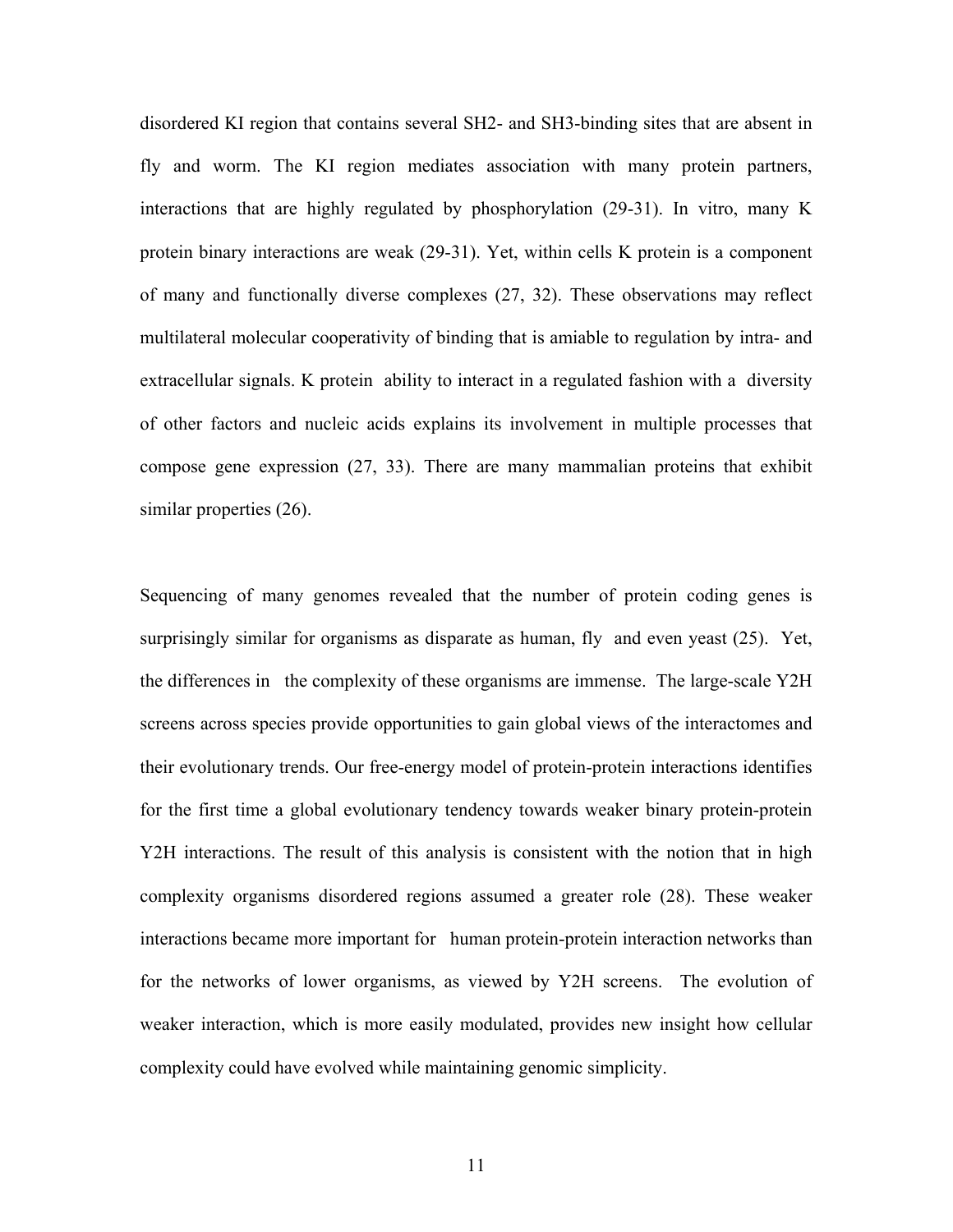Undoubtedly, the future will bring many more large-scale Y2H studies. The model developed here should be useful for following interactome changes that evolved between more closely related organisms, and also for studying differences between the free-energy distributions of diverse tissues. In this regard it would be particularly interesting to compare the Y2H global view of the brain interactome to that of less complex organs. Comparing the free energy distribution of protein-protein interactions in normal and malignant tissues could also be very fruitful.

#### **Methods**

There are thousands of proteins in a typical protein-protein interaction network and millions of possible binary interactions. Therefore a statistical treatment of proteinprotein interaction networks, based on the concept of free energy of association:  $\Delta G^{\circ} = -RT \ln K_a$ , where  $K_a$  is the association constant, is used to derive the degree distribution of Y2H binary protein interactions for an organism.

#### *Derivation of the model*

Our basic ideas and assumptions are as follows. There is a mean association free energy among all the protein pairs in an organism:  $\langle \Delta G^{\circ} \rangle$ . For a particular pair of proteins, say *A* and *B*, their association free energy deviates from the  $\langle \Delta G^{\circ} \rangle$ , and the deviation is contributed by both proteins *A* and *B* additively:

$$
\Delta G_{AB}^o = \langle \Delta G^o \rangle - RT(g_A + g_B), \qquad (2)
$$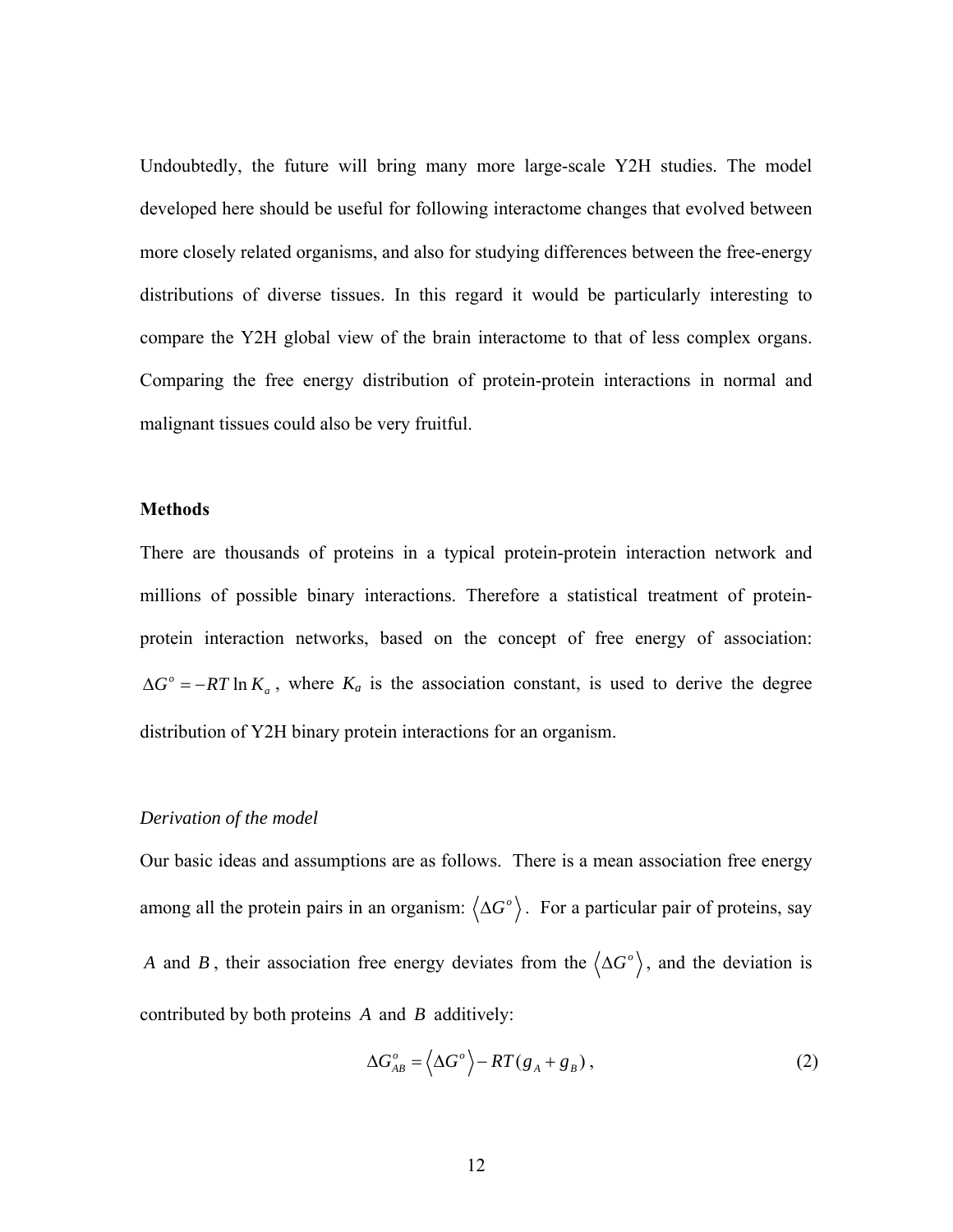where the  $g_A$  and  $g_B$  represent the fluctuations of the values of the free energy difference, measured in *RT* units, due to the respective contributions of protein *A* and *B* . We assume additivity following the theoretical work of (34) and (23) and molecular studies (35, 36). For general discussion of additivity principles in biochemistry, see (21). The empirical support for additivity assumption is also provided by the scale-free nature of Y2H protein-protein interaction networks (4-11). The scale-free phenomenon suggests that if *AB* has strong interaction, then *AC* is likely to have strong association. Conversely, if *XY* is a weak complex, then *XZ* is more likely to be weak. The physical basis for this intrinsic property of proteins to interact with others remains to be better defined. However, there is a correlation between the number of interactions by a given protein and the fraction of hydrophobic amino acids on its surface (23), suggesting one potential mechanism. Conventionally one would assume that  $g_A$  and  $g_B$  are Gaussiandistributed with zero mean. But it has been shown that the Gaussian distribution is inconsistent with networks exhibiting power-law topology (15). Rather, Caldarelli et al. have shown that the robust power-law topology essentially dictates the  $g_A$  and  $g_B$  to be exponentially distributed (15), thus it is asymmetric. The exponential distribution leading to power law behavior is also seen in the kinetic study of protein folding (37, 38). Therefore, we take the mathematical expression for the distribution of both  $g_A$  and  $g_B$ , to be

$$
\rho(g) = C \exp(-\lambda g), \quad \lambda \ge 0, \ -1 \le \lambda g \le +\infty \tag{3}
$$

where *C* is a normalization factor whose value can be determined to be  $\lambda/e$ . The distribution of Eq. (3) has a mean of zero and standard deviation of  $1/\lambda$ . In summary the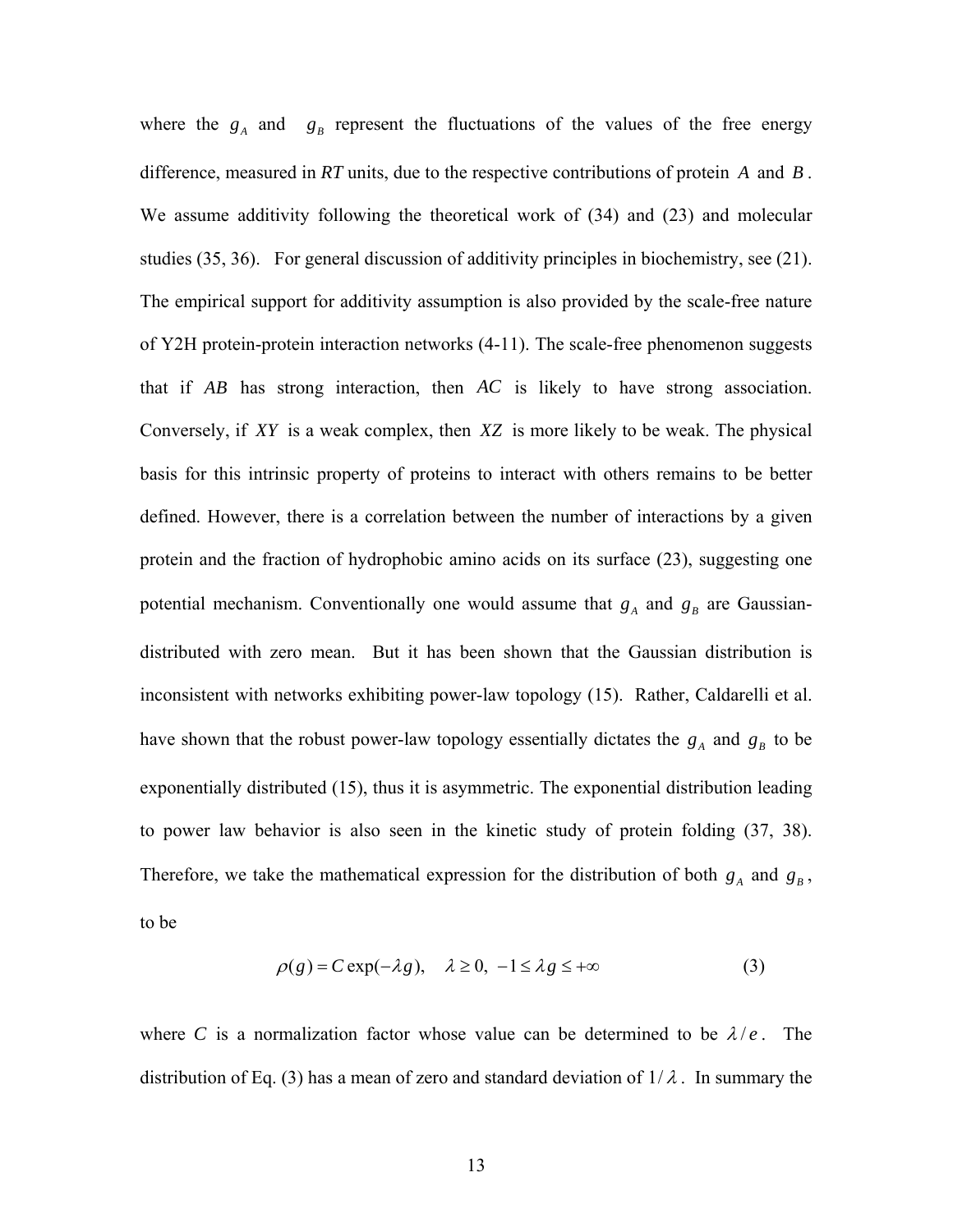Y2H PIN power law topology (4-11) suggests using an exponential distribution (15) to define organism's free energy distribution of binary protein-protein interactions; the actual numerical value of the power seems to be related to the fluctuations of the proteinprotein interaction.

We now ask, for a given protein *A* , what is the probability of it being associated with a protein *B* . This is a standard question of bimolecular association, and the probability is given by

$$
p(\Delta G_{AB}^o) = \frac{K_{a,AB}[B]}{1 + K_{a,AB}[B]}
$$
(4)

where  $K_{a,AB}$  is the association constant between *A* and *B*, [*B*] is the concentration of molecule *B* . We assume that in all the Y2H experiments, the concentrations of the expressed hybrid proteins are essentially the same. Then Eq. (4) can be simplified into

$$
p(\Delta G_{AB}^o) = \frac{e^{-\frac{\Delta G_{AB}^o}{RT}}[B]}{1 + e^{-\frac{\Delta G_{AB}^o}{RT}}[B]} = \frac{e^{g_A + g_B - \mu}}{1 + e^{g_A + g_B - \mu}}
$$

where  $g_A$  and  $g_B$  are exponentially distributed according to Eq. (3), and the parameter  $\ln[B]$  $G^o$  $\mu = \frac{1}{RT} - \ln[B]$  $=\frac{\langle \Delta G^{\circ} \rangle}{\Delta G^{\circ}}$  - ln[B] contains information on the average binding strengths of all the binary protein-protein interaction of a given organism. Its value is expected to be different for different species. Since we assume that all the Y2H measurements essentially have the same [*B*], lower the mean association energy, greater the association constant, smaller the value of  $\mu$ . The [*B*] in Eq. (4), the concentration of all the protein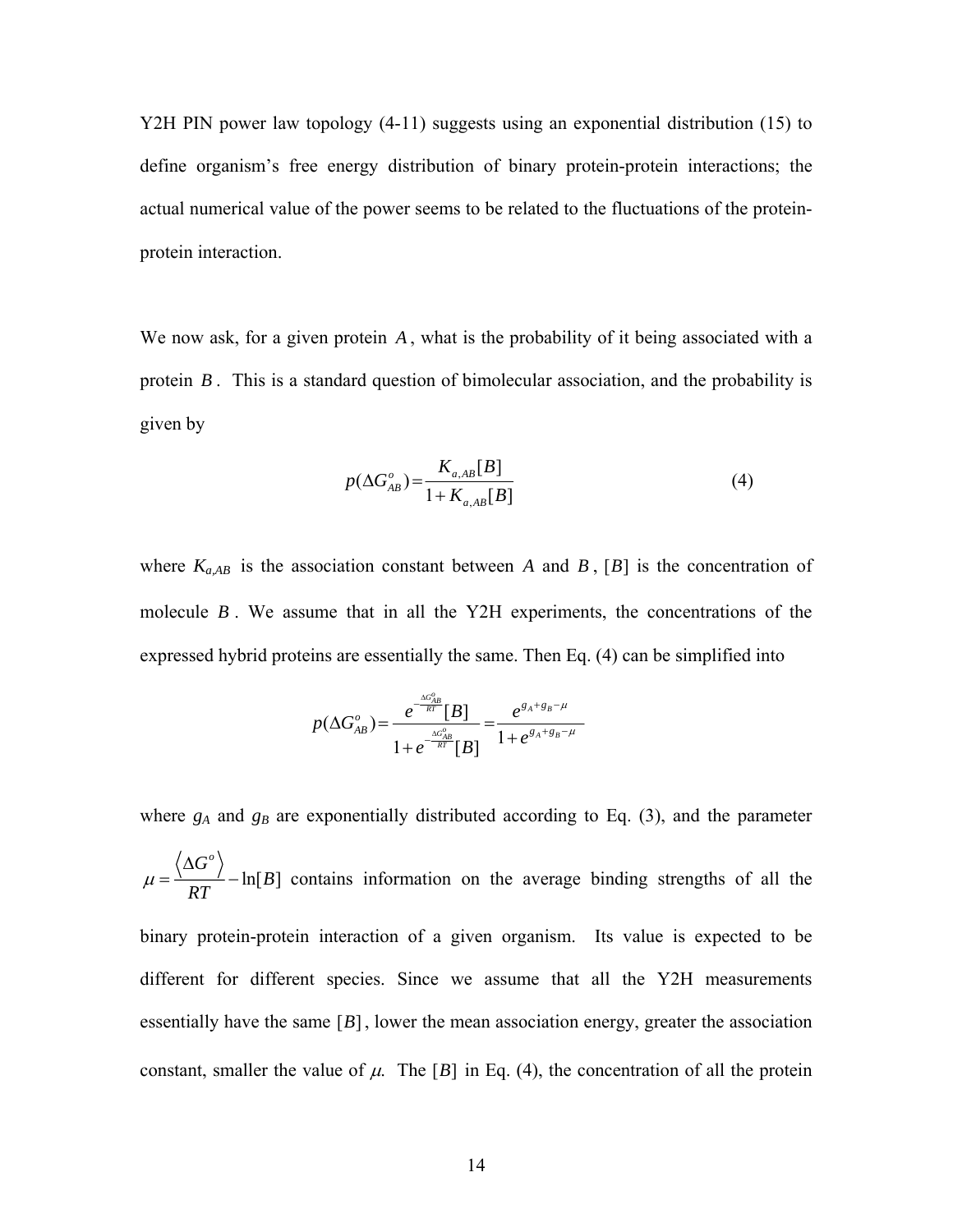*B* with its binding site for *A* being free and independent of other binding sites, is a function of the concentrations of the other proteins that compete for the *A* binding site of *B* . We do not take this effect into consideration in the present model.

In the remainder of this paper, we shall denote  $\frac{e^{g_A+g_B-\mu}}{1+e^{g_A+g_B-\mu}} = p(g_A, g_B)$ *A B*  $g_A + g$  $g_{A} + g_{B} - \mu$  –  $P(\mathcal{S}_{A}, \mathcal{S}_{B})$  $\frac{e^{g_A+g_B-\mu}}{g_{A+g-\mu}}=p(g_A,g)$ *e* μ μ  $+ g_R \frac{e}{+e^{g_A+g_B-\mu}} = p(g_A, g_B)$ . It is graphically convenient to use a simpler notation in which the g-values of the protein-pair *A* , *B* are denoted by *g* and *g*′ . Then for two interacting proteins with g-values *g* and *g*′ , the interaction probability  $p(g, g')$  of Eq. (5) is determined solely by the quantity  $g + g' - \mu$ , with a positive value indicating a significant interaction probability.

$$
p(g, g') = \frac{e^{g + g' - \mu}}{1 + e^{g + g' - \mu}}
$$
\n(5)

 Eq. (5) gives the probability of a protein *A* forming a complex with another protein *A*′ leading to functional transcriptional activator. The relation between this probability and eventual expression of reporter gene is the complex transcription activation process. This is the least understood step of the Y2H measurement. There are essentially two types of transcriptional activation responses: graded and all-or-none (39- 41). The latter leads to a step function as employed in (23). Reporter gene systems have revealed that at a single cell level expression is either maximal or not expressed at all, but the probabilities of expression are a function of the amount of transcriptional activators. This leads to graded responses in a cell population. We have adopted such a graded stochastic response in our simulations. A more detailed analysis and comparison of this aspect of Y2H measurements is in progress (manuscript in preparation)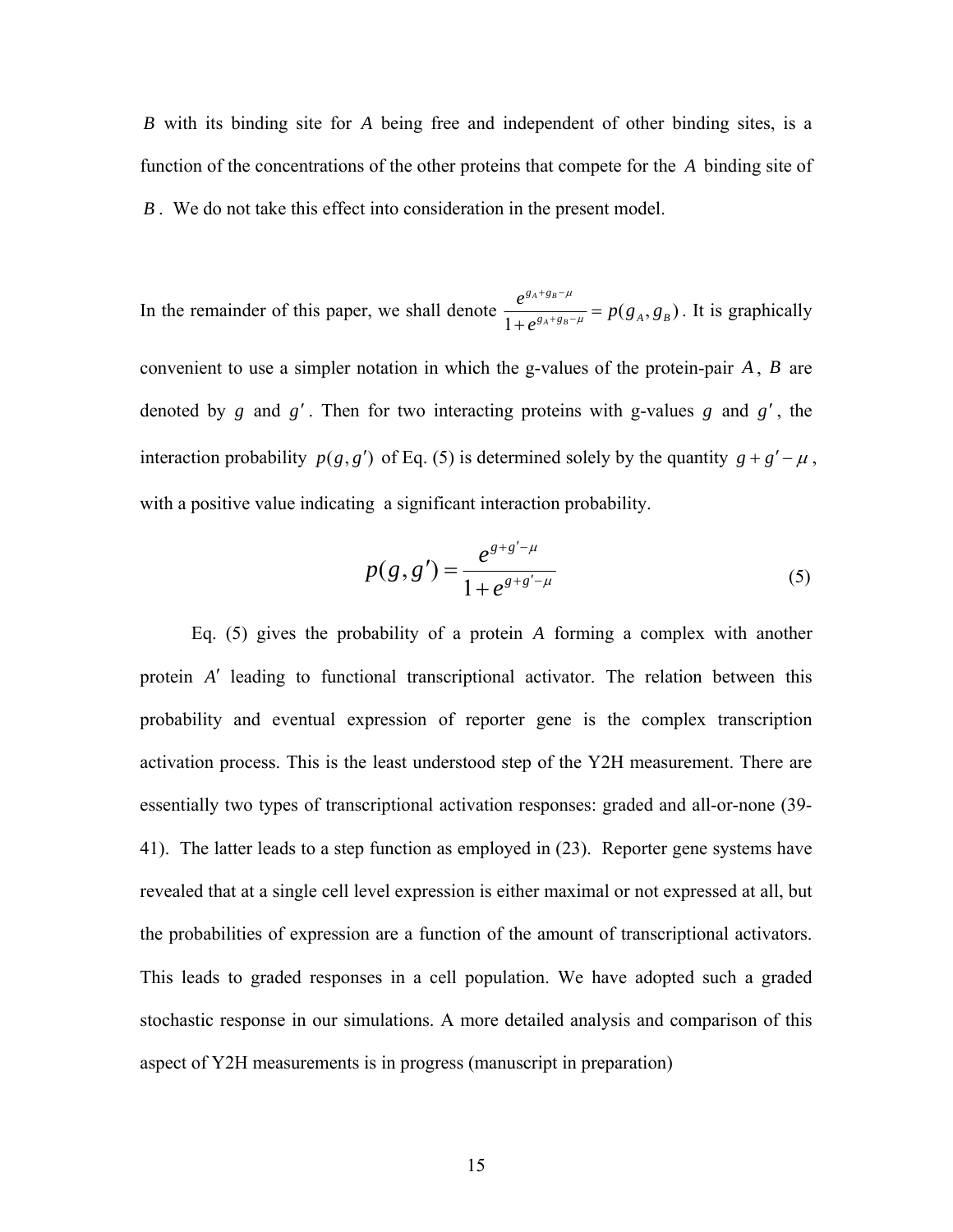#### *Computer simulation*

The use of random sampling techniques is appropriate for any system that can be described statistically, so we simulate the protein interaction network using the parameters  $\lambda$ ,  $\mu$  and  $N$ . The technique is to generate an  $N \times N$  matrix with each element representing a chosen pair of proteins. A matrix element is 1 if the pair interacts or 0 if not. The first step in calculating the matrix element is to assign each protein a "gvalue" according to the exponential probability distribution  $\rho(g)$ , Eq. (3). The second step is to calculate the probability of interaction  $p(g, g')$  from Eq. (5). Increasing the value of  $\mu$  decreases the value of  $p(g, g')$  and therefore decreases the interaction probability, thus  $\mu$  can be taken as an indicator of the strength of the interaction. Then a number *q* ( $0 \le q \le 1$ ) is generated randomly. If  $p \ge q$  we say that there is an interaction between the two proteins and the matrix element corresponding to these two proteins is set to be unity. Otherwise, this element is set to zero. This procedure is repeated for all of the  $\frac{N(N-1)}{2}$ 2  $\frac{N(N-1)}{2}$  pairs of proteins in the network. The sum of the number of ones in each row of the matrix represents the number of partners (or degree) of the chosen protein. Tabulating the degree of each protein allows us to determine  $p(k)$  the probability that a protein has *k* partners. Carrying out this procedure five times is sufficient to achieve a stable degree distribution.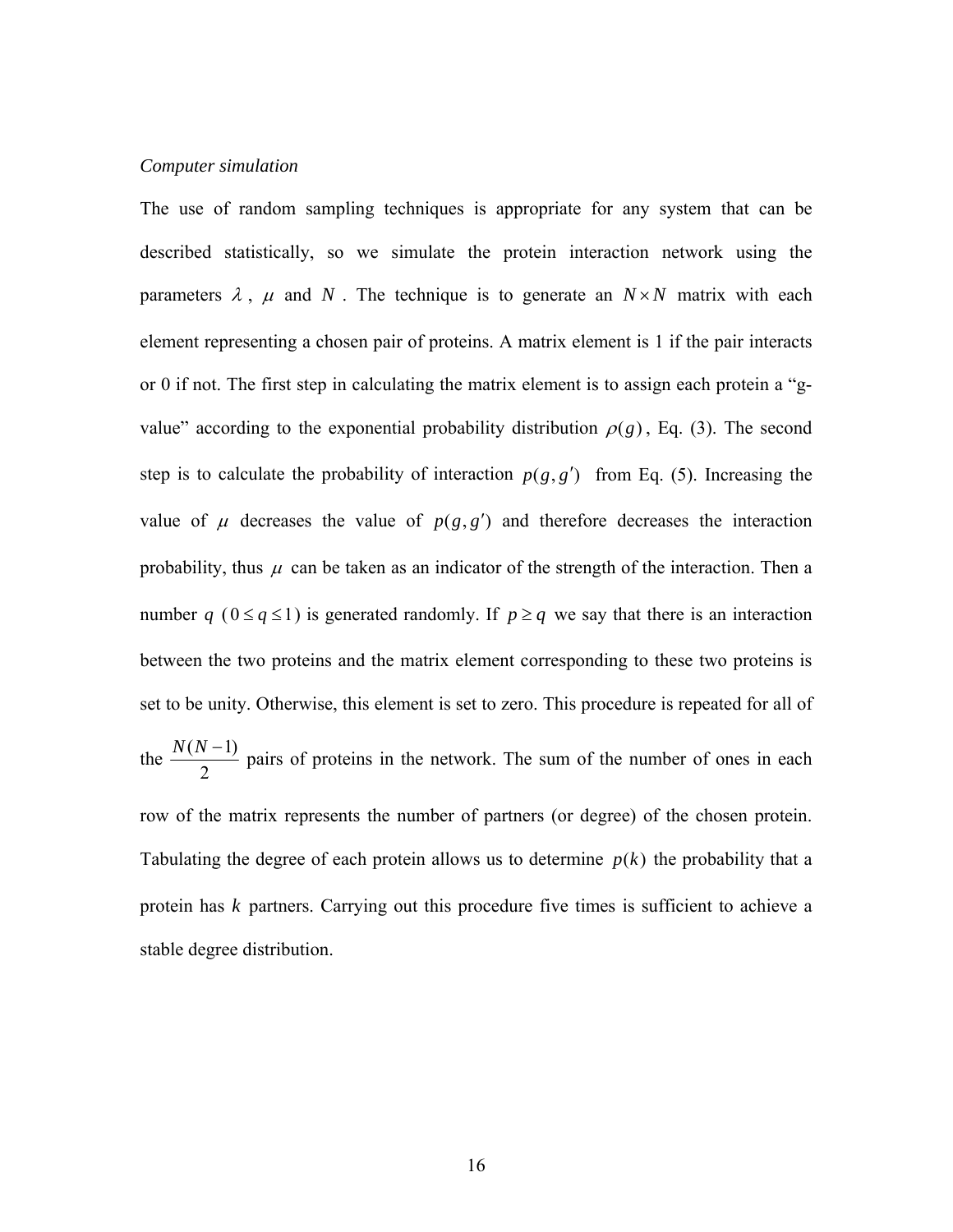#### *Semi-analytic approach*

We develop an average probability approximation to the exact formulation of (34). One of the consequences of the model represented by Eq. (5) is that the probability distribution of interaction free energy between protein *A* and all the other proteins is in fact different for different proteins. However, if we neglect this difference, and are only interested in the average distribution of interaction free energy between two proteins, a simple expression for  $p(k)$ , the degree distribution, can be derived. This is done by approximating the  $p(g, g')$  by its average:

$$
\overline{p}(g) \equiv \int_{-\frac{1}{2}}^{\infty} \rho(g') p(g, g') dg'.
$$
 (6)

Using the distribution given in Eq. (6), we build a network by assuming that a single protein with given a g-value binds another protein with a probability  $\bar{p}(g)$ . For a number of proteins, *N* (including itself), the probability of having *k* actually bind is given by a binomial distribution

$$
p(k) = \int_{-\frac{1}{2}}^{\infty} \rho(g) \binom{N}{k} (1 - \overline{p}(g))^{N-k} \overline{p}(g)^{k} dg.
$$
 (7)

Eqs. (6) and (7) give essentially the same degree distribution as the simulation procedure discussed above. Furthermore, if one replaces the probability of interaction of Eq. (5) by a step function, this model reduces to the intrinsic fitness models of refs. (15, 34). In that case the approximate Eqs. (6) and (7) give the same results as an exact treatment.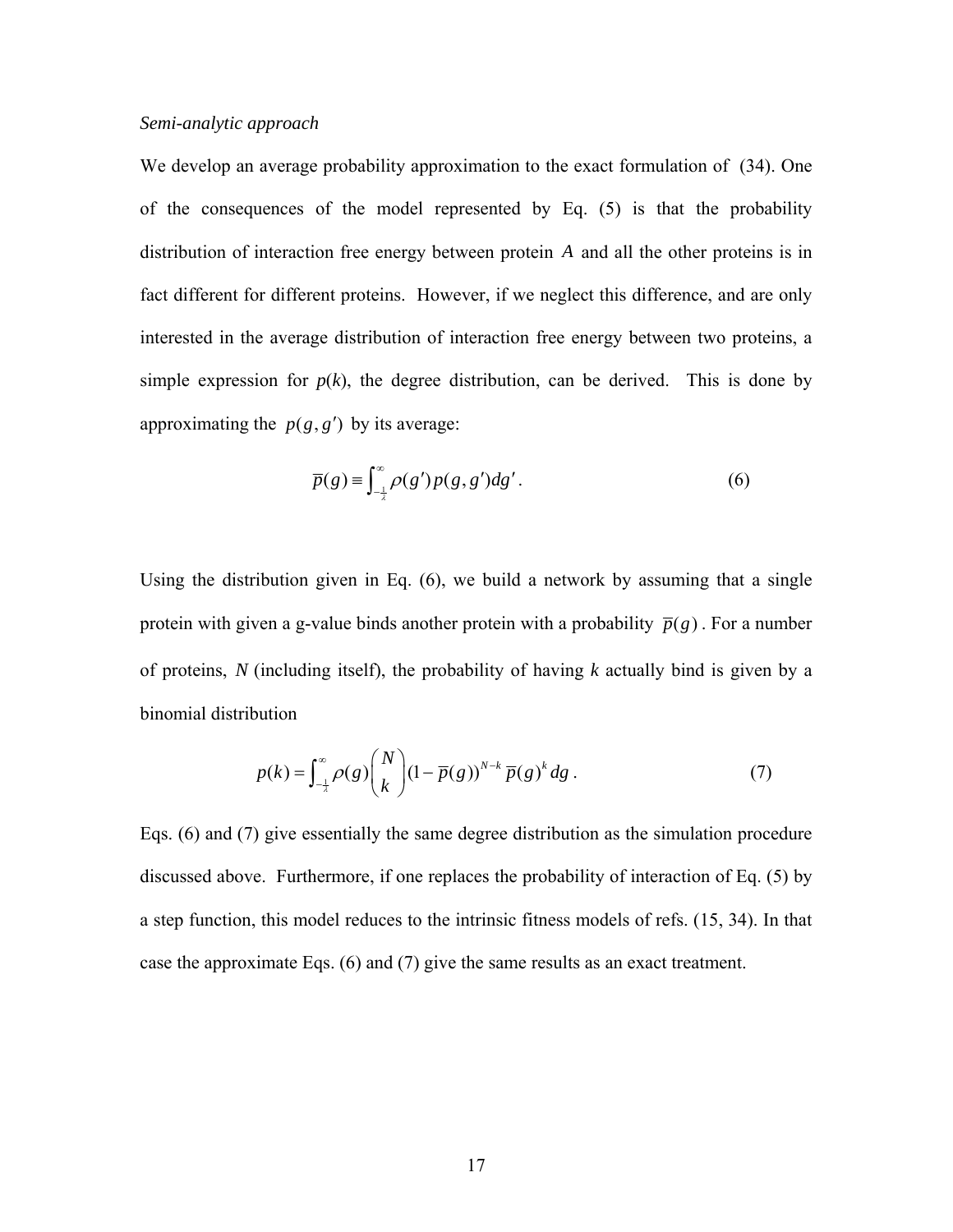## *Y2H Data Fitting*

The parameters  $\lambda$ ,  $\mu$  were varied so as to minimize the chi-squared parameter defined to minimize the difference between the logarithms of the theory  $p(k)$  of Eq. (7) and the experimentally measured  $p^{\exp}(k)$ :

$$
\chi^2 \equiv \sum_{k} \left( \frac{\log p(k)}{\log p^{\exp}(k)} - 1 \right)^2.
$$
 (8)

The sum is over those values of *k* for which  $p(k) \neq 0$ . The parameters from these fits were used in the simulation.

#### **Acknowledgement**

We thank Lynn Amon, Oleg Denisenko, Jay Hesselberth, Stan Fields, Tom Milac and Ram Samudrala for their input on this paper. This work was supported by NIH GM45134 and DK45978 (KB).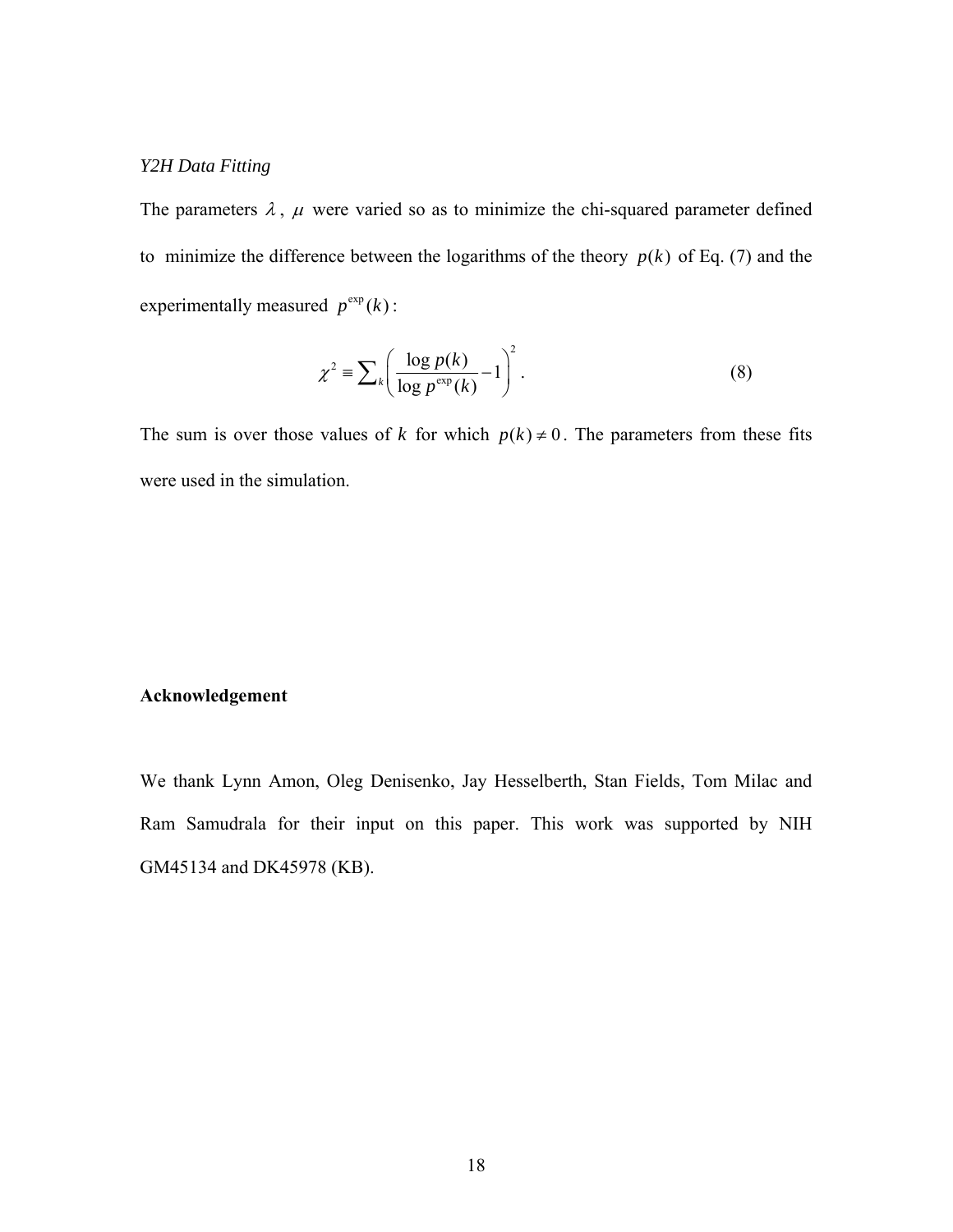#### **References**

- 1. Cusick, M., Klitgord, N., Vidal, M. & Hill, D. E. (2005) *Hum Mol Genet*.
- 2. Deane, C. M., Salwinski, L., Xenarios, I. & Eisenberg, D. (2002) *Mol Cell Proteomics* **1,** 349-56.
- 3. Salwinski, L., Miller, C. S., Smith, A. J., Pettit, F. K., Bowie, J. U. & Eisenberg, D. (2004) *Nucleic Acids Res* **32,** D449-51.
- 4. Giot, L., Bader, J. S., Brouwer, C., Chaudhuri, A., Kuang, B., Li, Y., Hao, Y. L., Ooi, C. E., Godwin, B., Vitols, E., Vijayadamodar, G., Pochart, P., Machineni, H., Welsh, M., Kong, Y., Zerhusen, B., Malcolm, R., Varrone, Z., Collis, A., Minto, M., Burgess, S., McDaniel, L., Stimpson, E., Spriggs, F., Williams, J., Neurath, K., Ioime, N., Agee, M., Voss, E., Furtak, K., Renzulli, R., Aanensen, N., Carrolla, S., Bickelhaupt, E., Lazovatsky, Y., DaSilva, A., Zhong, J., Stanyon, C. A., Finley, R. L., Jr., White, K. P., Braverman, M., Jarvie, T., Gold, S., Leach, M., Knight, J., Shimkets, R. A., McKenna, M. P., Chant, J. & Rothberg, J. M. (2003) *Science* **302,** 1727-36.
- 5. Ito, T., Chiba, T., Ozawa, R., Yoshida, M., Hattori, M. & Sakaki, Y. (2001) *Proc Natl Acad Sci U S A* **98,** 4569-74.
- 6. LaCount, D. J., Vignali, M., Chettier, R., Phansalkar, A., Bell, R., Hesselberth, J. R., Schoenfeld, L. W., Ota, I., Sahasrabudhe, S., Kurschner, C., Fields, S. & Hughes, R. E. (2005) *Nature* **438,** 103-7.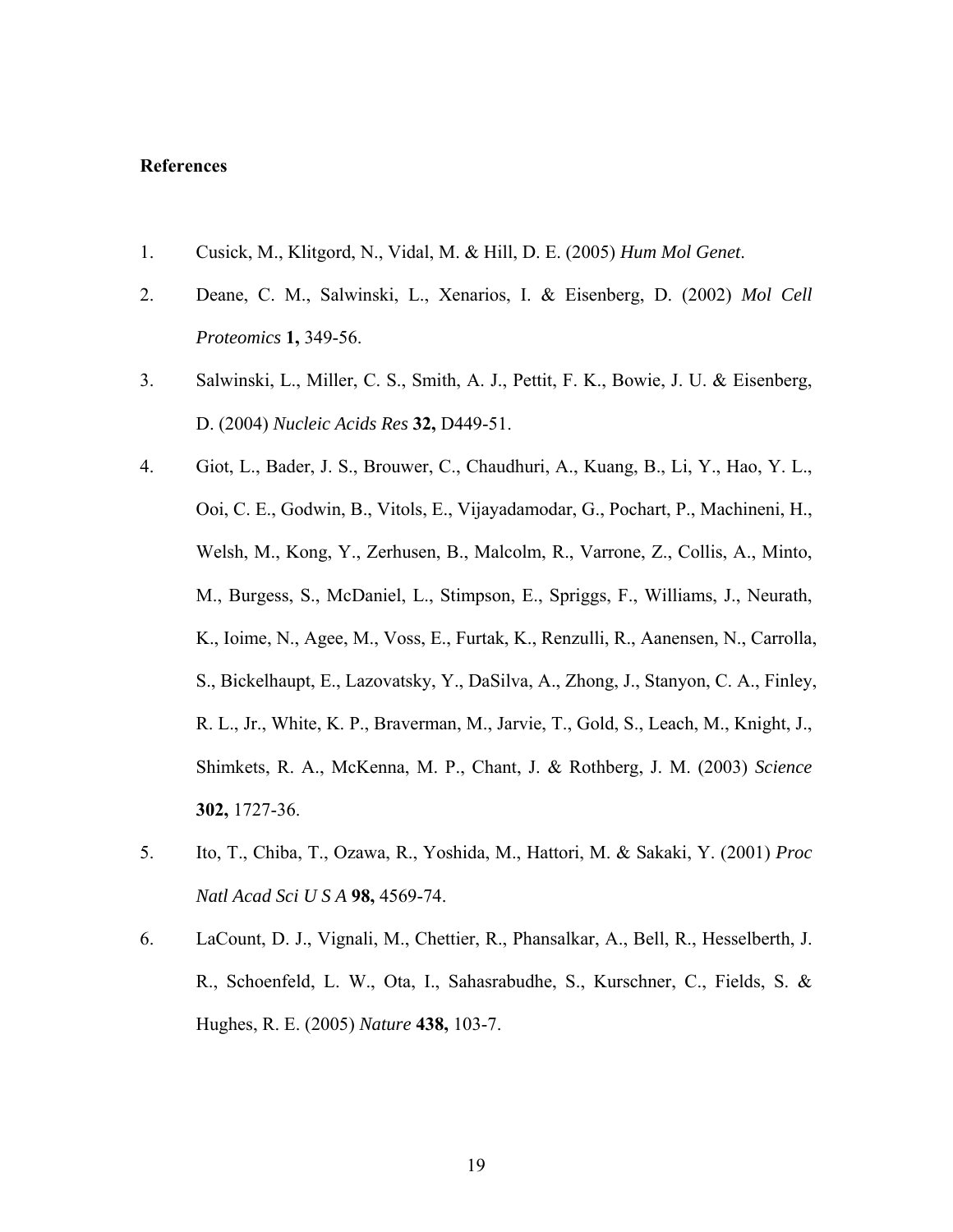- 7. Li, S., Armstrong, C. M., Bertin, N., Ge, H., Milstein, S., Boxem, M., Vidalain, P. O., Han, J. D., Chesneau, A., Hao, T., Goldberg, D. S., Li, N., Martinez, M., Rual, J. F., Lamesch, P., Xu, L., Tewari, M., Wong, S. L., Zhang, L. V., Berriz, G. F., Jacotot, L., Vaglio, P., Reboul, J., Hirozane-Kishikawa, T., Li, Q., Gabel, H. W., Elewa, A., Baumgartner, B., Rose, D. J., Yu, H., Bosak, S., Sequerra, R., Fraser, A., Mango, S. E., Saxton, W. M., Strome, S., Van Den Heuvel, S., Piano, F., Vandenhaute, J., Sardet, C., Gerstein, M., Doucette-Stamm, L., Gunsalus, K. C., Harper, J. W., Cusick, M. E., Roth, F. P., Hill, D. E. & Vidal, M. (2004) *Science* **303,** 540-3.
- 8. Rain, J. C., Selig, L., De Reuse, H., Battaglia, V., Reverdy, C., Simon, S., Lenzen, G., Petel, F., Wojcik, J., Schachter, V., Chemama, Y., Labigne, A. & Legrain, P. (2001) *Nature* **409,** 211-5.
- 9. Rual, J. F., Venkatesan, K., Hao, T., Hirozane-Kishikawa, T., Dricot, A., Li, N., Berriz, G. F., Gibbons, F. D., Dreze, M., Ayivi-Guedehoussou, N., Klitgord, N., Simon, C., Boxem, M., Milstein, S., Rosenberg, J., Goldberg, D. S., Zhang, L. V., Wong, S. L., Franklin, G., Li, S., Albala, J. S., Lim, J., Fraughton, C., Llamosas, E., Cevik, S., Bex, C., Lamesch, P., Sikorski, R. S., Vandenhaute, J., Zoghbi, H. Y., Smolyar, A., Bosak, S., Sequerra, R., Doucette-Stamm, L., Cusick, M. E., Hill, D. E., Roth, F. P. & Vidal, M. (2005) *Nature*.
- 10. Stelzl, U., Worm, U., Lalowski, M., Haenig, C., Brembeck, F. H., Goehler, H., Stroedicke, M., Zenkner, M., Schoenherr, A., Koeppen, S., Timm, J., Mintzlaff, S., Abraham, C., Bock, N., Kietzmann, S., Goedde, A., Toksoz, E., Droege, A.,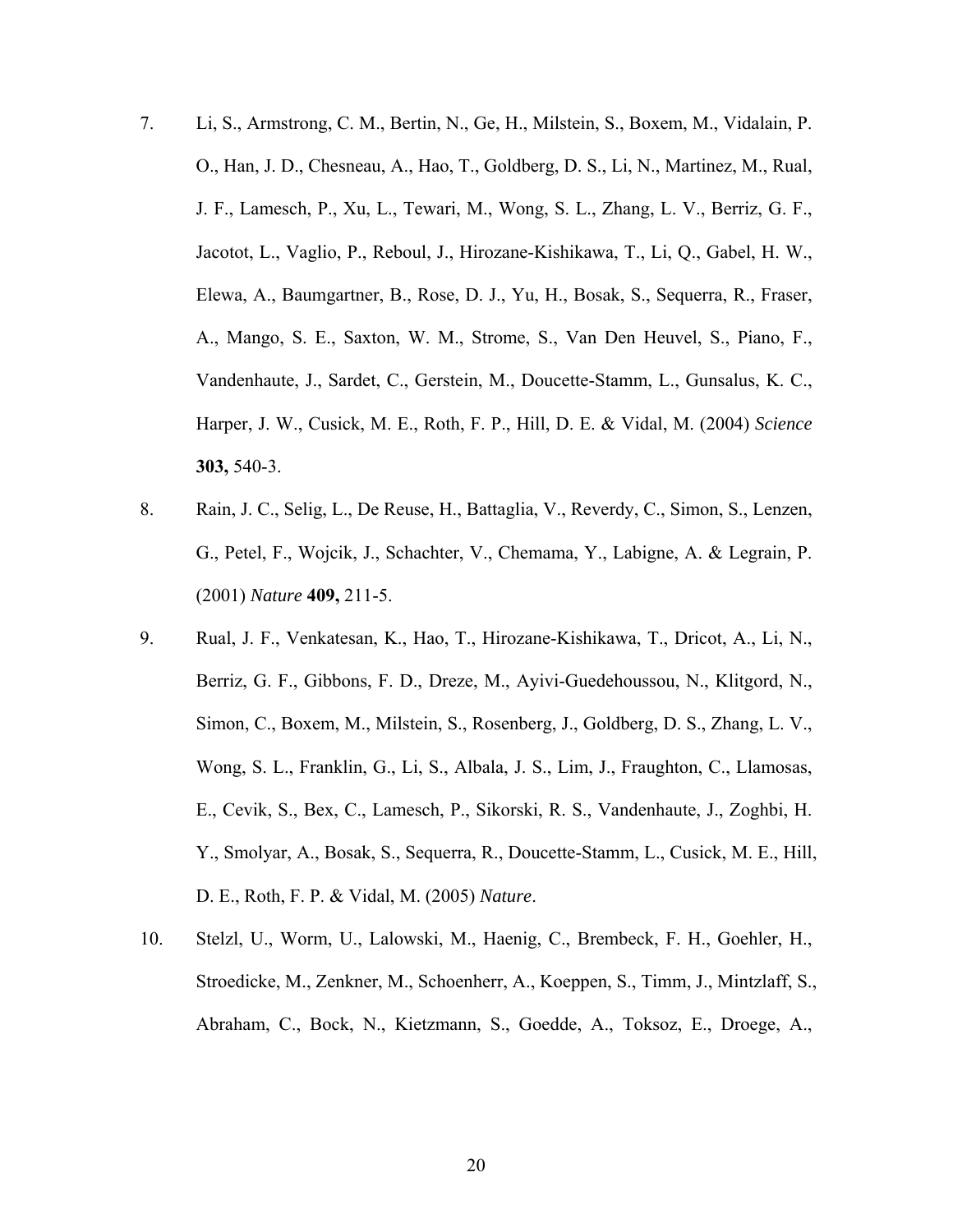Krobitsch, S., Korn, B., Birchmeier, W., Lehrach, H. & Wanker, E. E. (2005) *Cell* **122,** 957-68.

- 11. Uetz, P., Giot, L., Cagney, G., Mansfield, T. A., Judson, R. S., Knight, J. R., Lockshon, D., Narayan, V., Srinivasan, M., Pochart, P., Qureshi-Emili, A., Li, Y., Godwin, B., Conover, D., Kalbfleisch, T., Vijayadamodar, G., Yang, M., Johnston, M., Fields, S. & Rothberg, J. M. (2000) *Nature* **403,** 623-7.
- 12. Barabasi, A. L. & Bonabeau, E. (2003) *Sci Am* **288,** 60-9.
- 13. Barabasi, A. L. & Albert, R. (1999) *Science* **286,** 509-12.
- 14. Barabasi, A. L. & Oltvai, Z. N. (2004) *Nat Rev Genet* **5,** 101-13.
- 15. Caldarelli, G., Capocci, A., De Los Rios, P. & Munoz, M. A. (2002) *Phys Rev Lett* **89,** 258702.
- 16. Eisenberg, E. & Levanon, E. Y. (2003) *Phys Rev Lett* **91,** 138701.
- 17. Qian, H. (2006) *J Math Biol* **52,** 277-89.
- 18. Fields, S. & Song, O. (1989) *Nature* **340,** 245-246.
- 19. Nelson, D. L. & Cox, M. M. (2004) *Lehninger Principles of Biochemistry* (W. H. Freeman.
- 20. Ghaemmaghami, S., Huh, W. K., Bower, K., Howson, R. W., Belle, A., Dephoure, N., O'Shea, E. K. & Weissman, J. S. (2003) *Nature* **425,** 737-41.
- 21. Dill, K. A. (1997) *J Biol Chem* **272,** 701-4.
- 22. Han, J. D., Dupuy, D., Bertin, N., Cusick, M. E. & Vidal, M. (2005) *Nat Biotechnol* **23,** 839-44.
- 23. Deeds, E. J., Ashenberg, O. & Shakhnovich, E. I. (2005) *Proc Natl Acad Sci U S A*.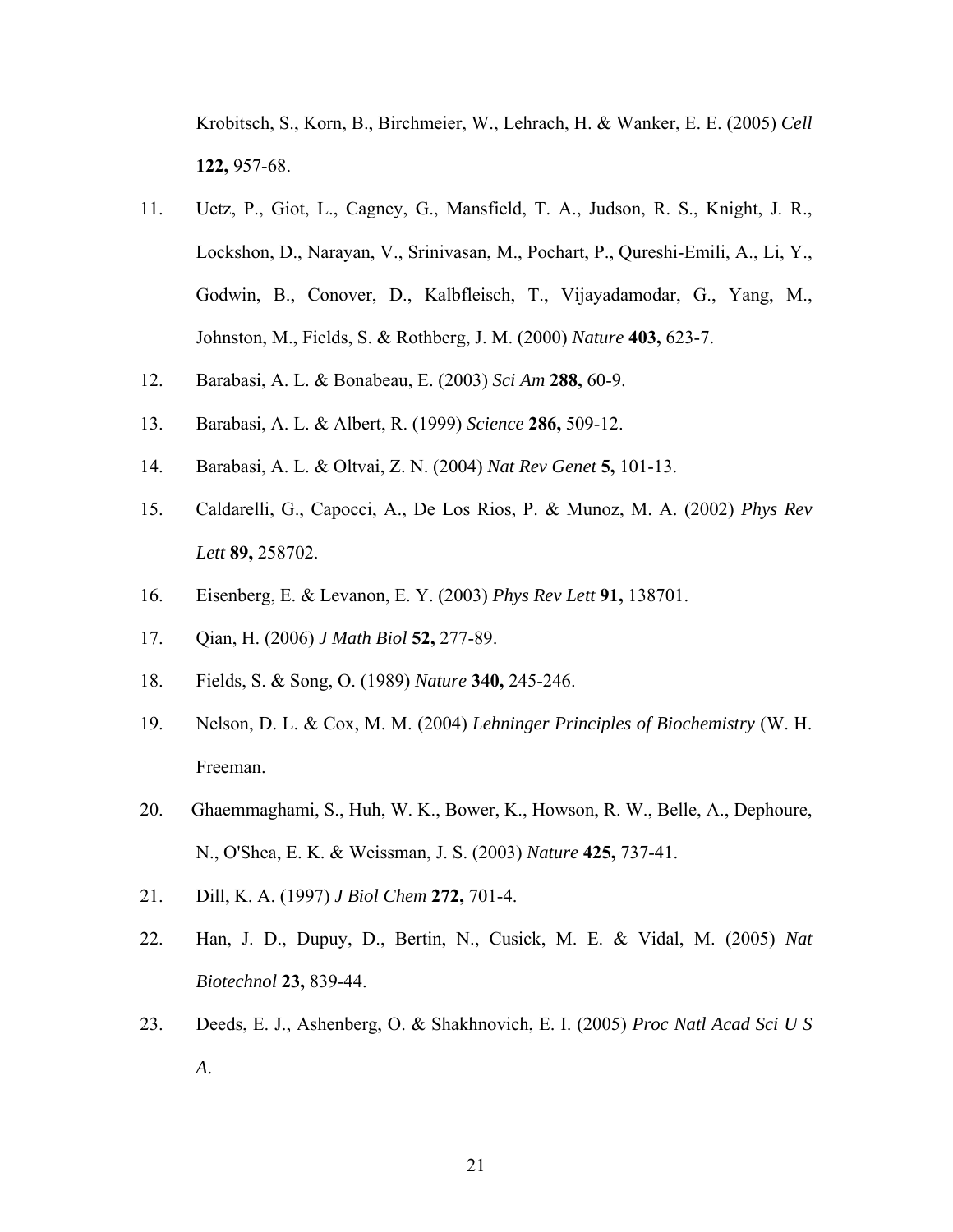- 24. Suthram, S., Sittler, T. & Ideker, T. (2005) *Nature* **438,** 108-12.
- 25. Consortium, I. H. G. S. (2001) *Nature* **409,** 860-921.
- 26. Dyson, H. J. & Wright, P. E. (2005) *Nat Rev Mol Cell Biol* **6,** 197-208.
- 27. Bomsztyk, K., Denisenko, O. & Ostrowski, J. (2004) *BioEssays* **26,** 629-638.
- 28. Pandey, N., Ganapathi, M., Kumar, K., Dasgupta, D., Das Sutar, S. K. & Dash, D. (2004) *Bioinformatics* **20,** 2904-10.
- 29. Ostrowski, J., Schullery, D. S., Denisenko, O. N., Higaki, Y., Watts, J., Aebersold, R., Stempka, L., Gschwendt, M. & Bomsztyk, K. (2000) *J.Biol.Chem.* **275,** 3619- 3628.
- 30. Schullery, D. S., Ostrowski, J., Denisenko, O. N., Stempka, L., Shnyreva, M., Suzuki, H., Gschwendt, M. & Bomsztyk, K. (1999) *J.Bio.Chem.* **274,** 15101- 15109.
- 31. Van Seuningen, I., Ostrowski, J., Bustelo, X., Sleath, P. & Bomsztyk, K. (1995) *J.Biol.Chem.* **270,** 26976-26985.
- 32. Mikula, M., Dzwonek, A., Karczmarski, J., Rubel, T., Dadlez, M., Wyrwicz, L. S., Bomsztyk, K. & Ostrowski, J. (2006) *Proteomics* **6,** 2395-406.
- 33. Bomsztyk, K., Van Seuningen, I., Suzuki, H., Denisenko, O. & Ostrowski, J. (1997) *FEBS Lett.* **403,** 113-115.
- 34. Boguna, M. & Pastor-Satorras, R. (2003) *Phys Rev E Stat Nonlin Soft Matter Phys* **68,** 036112.
- 35. Su, Z., Osborne, M. J., Xu, P., Xu, X., Li, Y. & Ni, F. (2005) *Biochemistry* **44,** 16461-74.
- 36. Liu, J. & Stormo, G. D. (2005) *BMC Bioinformatics* **6,** 176.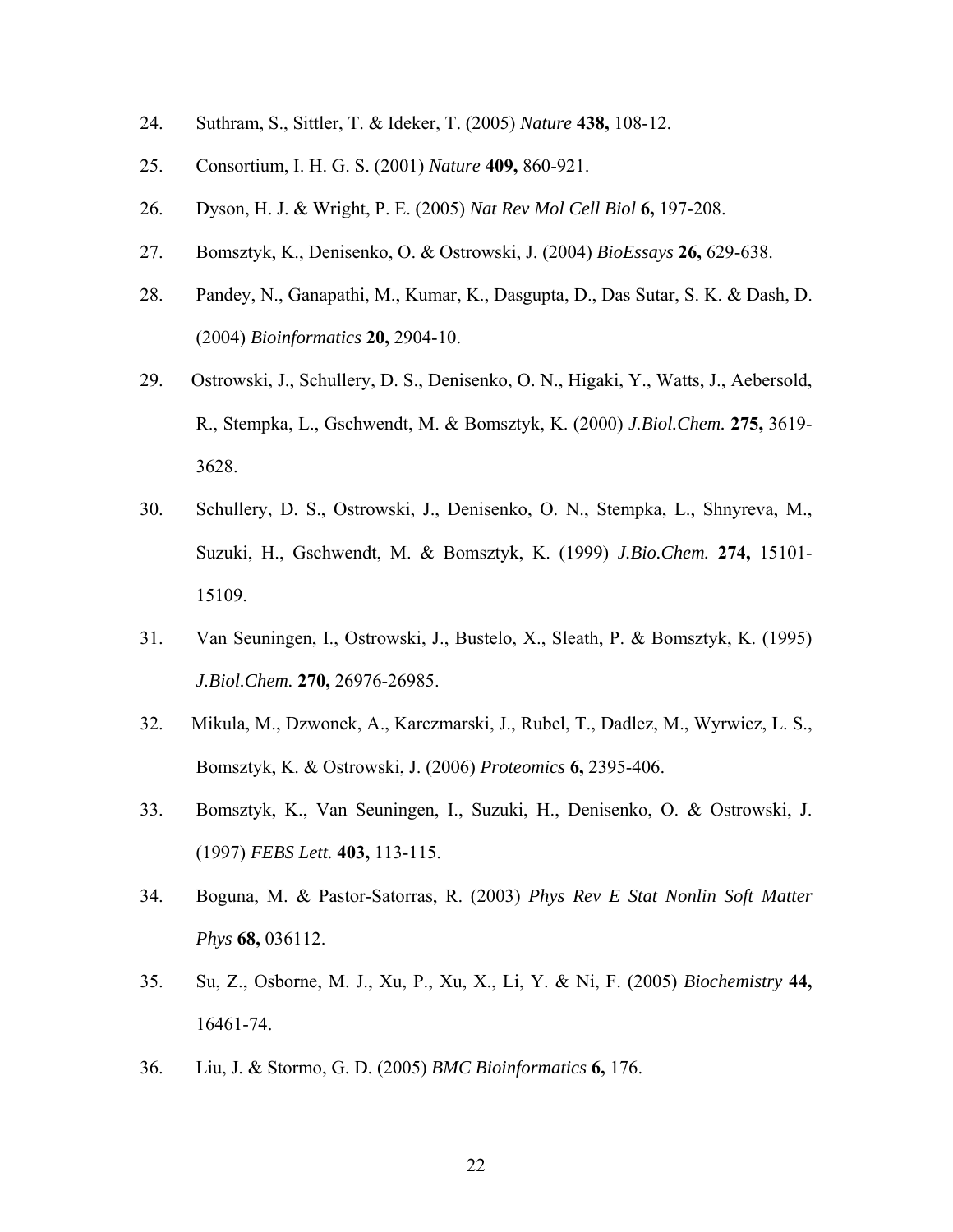- 37. Miyazawa, S. & Jernigan, R. L. (1996) *J Mol Biol* **256,** 623-44.
- 38. Lee, C. L., Lin, C. T., Stell, G. & Wang, J. (2003) *Phys Rev E Stat Nonlin Soft Matter Phys* **67,** 041905.
- 39. Louis, M. & Becskei, A. (2002) *Sci STKE* **2002,** PE33.
- 40. Fiering, S., Whitelaw, E. & Martin, D. I. (2000) *Bioessays* **22,** 381-7.
- 41. Becskei, A., Seraphin, B. & Serrano, L. (2001) *Embo J* **20,** 2528-35.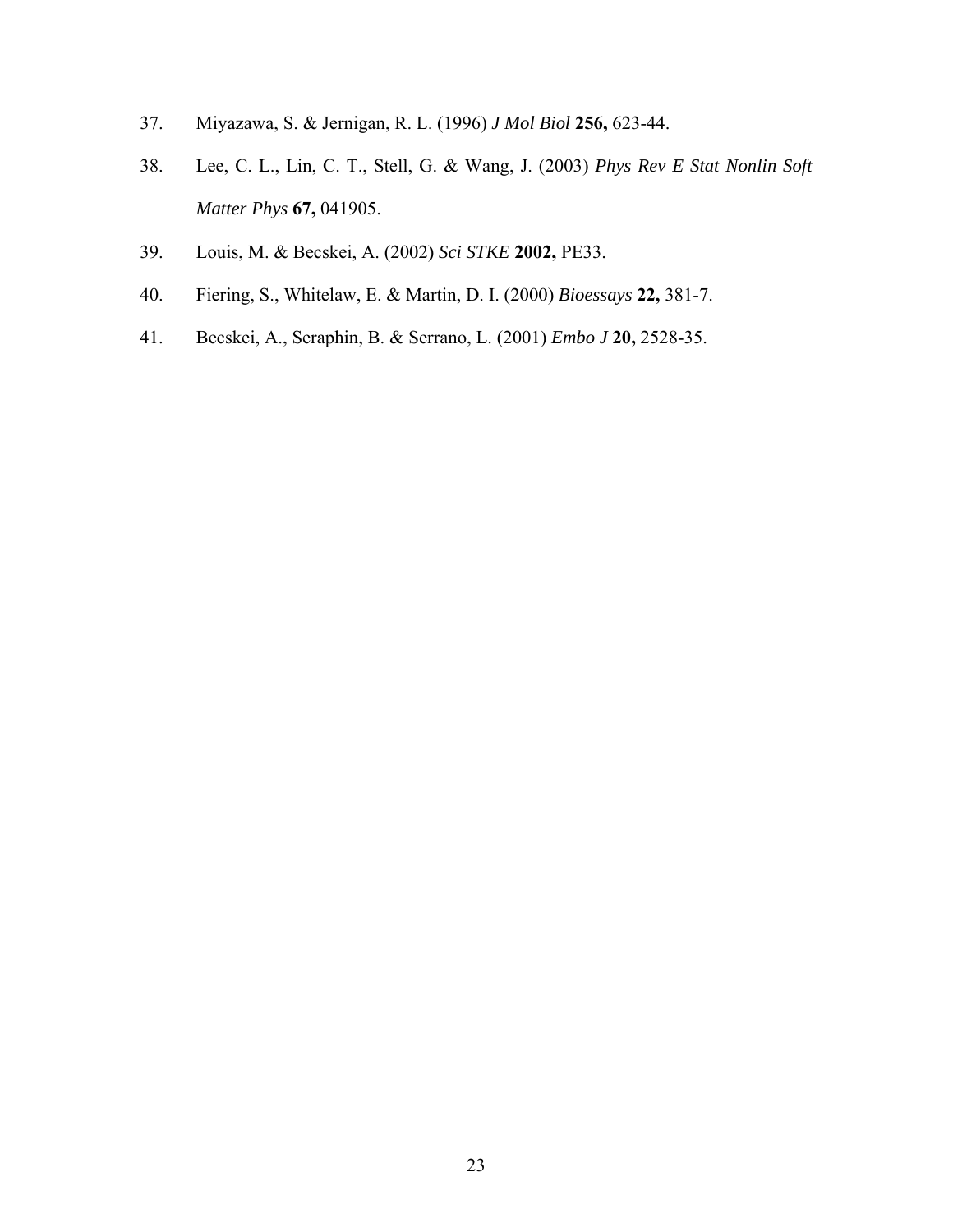#### **Figure Legends**

- **Fig. 1. Strategy used to derive free energy distribution of binary protein-protein interaction from large-scale Y2H data sets.**
- **Fig.2. Degree distribution of Y2H protein-protein interactions.** Number of proteins, N, with a given number of links from Y2H screen of *H. pylori* (8), the malaria parasite *P.falciparum* (6), yeast *S. cerevisiae* (5, 11), worm *C. elegans* (7), fruit fly *D. melanogaster* (4) and human (9, 10) proteins, shown as dots, was used to model using simulation (shown as open circles) and semi-analytical approaches (solid line).
- **Fig. 3. Dependence of degree distributions on the parameter**  $\lambda(A)$  **and**  $\mu(B)$ **.** (*A*): Effects of varying  $\lambda$ . Solid (red)  $\lambda = 1$ , short dash (light green)  $\lambda = 1.5$ , long dash (aqua)  $\lambda = 2$ . The value of  $\mu$  is fixed at 10. **(B):** The parameter  $\lambda$  is held fixed at 1.0 while  $\mu$  is varied between 7 (upper curve), and 10 (lower curve) in steps of unity. Solid (red)  $\mu$  =7, short dash (light green)  $\mu$  = 8, medium dash (green)  $\mu$  =9, long dash (blue)  $\mu$  =10. The value  $\lambda$  is fixed at 1.
- **Fig. 4. Differences in the indicator of mean strength of binary protein-protein interaction**  $\mu$ , **across evolution.**  $\mu$  is plotted as a function of divergence times.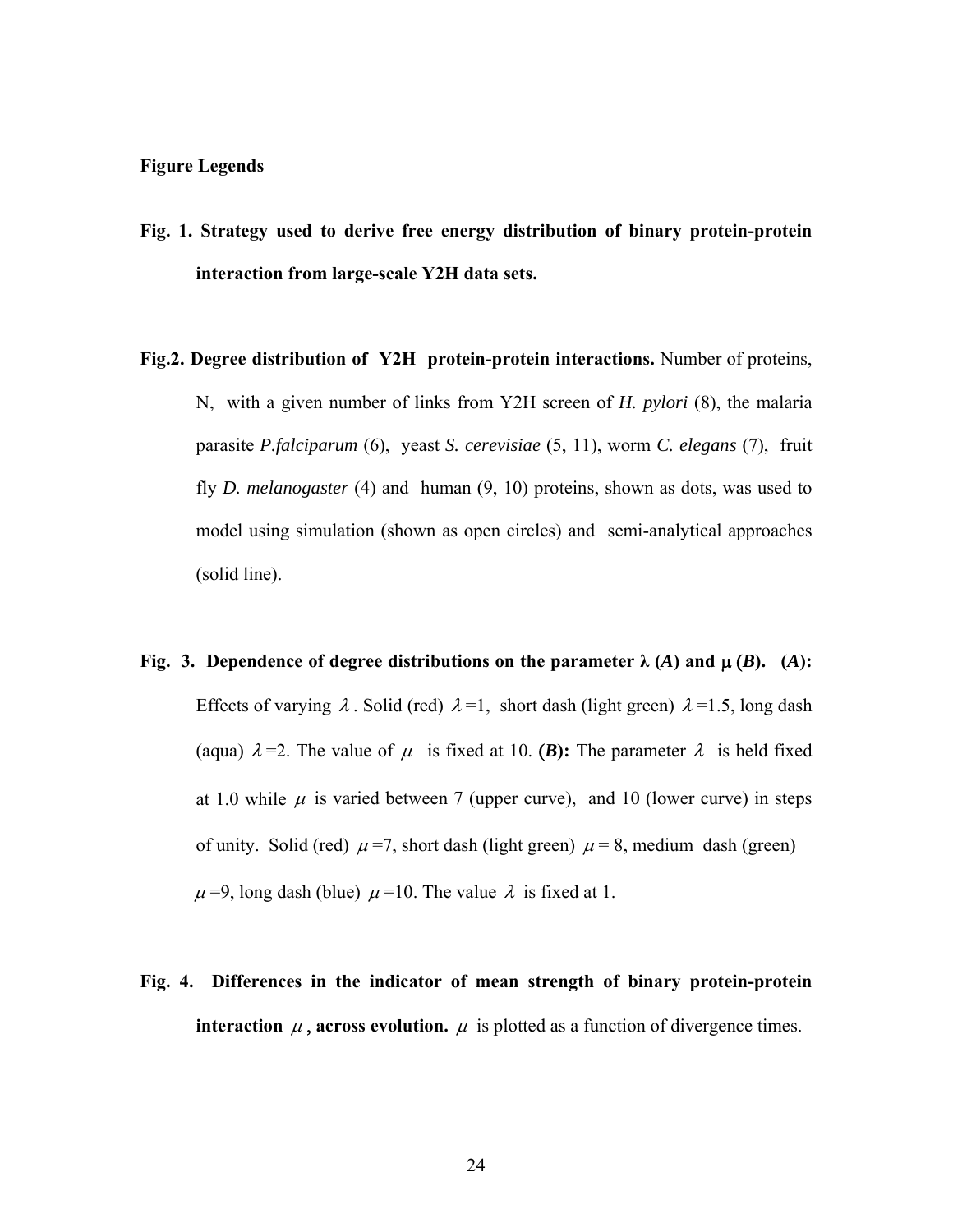# **Fig. 5. Cross-species comparison of free-energy distribution of Y2H protein-protein interactions.** The analytically-derived fit of the Y2H protein-protein interaction data was used to generate association free energy distribution for each species.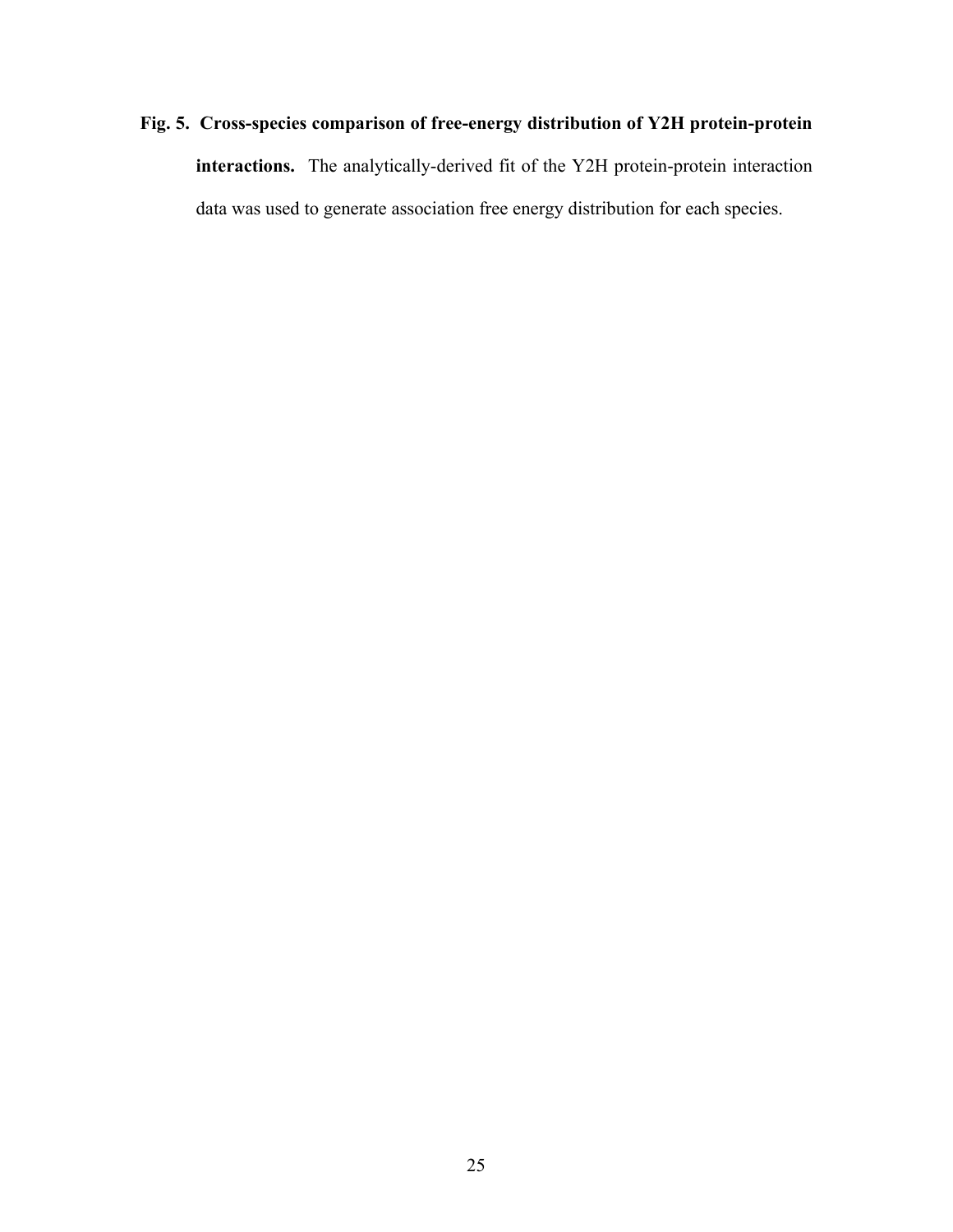# **Table 1**

| <b>Species</b>       | <b>DT</b> | N    | λ    | $\mu$ | Chisq |
|----------------------|-----------|------|------|-------|-------|
| H. pylori            |           | 732  | 0.88 | 7.06  | 0.44  |
| P.falciparum         |           | 1310 | 0.93 | 7.77  | 0.49  |
| S. cerevisiae        |           | 4386 | 1.18 | 7.94  | 1.72  |
| C. elegans           | 0.7       | 2800 | 1.29 | 8.19  | 0.61  |
| D. melanogaster      | 0.7       | 2806 | 1.53 | 8.89  | 0.06  |
| Human (Raul et.al.)  | 0.1       | 1494 | 0.64 | 10.6  | 0.72  |
| Human (Stezl et.al.) | 0.1       | 1705 | 0.67 | 10.2  | 0.60  |

DT- divergence times (billion years)

 $N$  – number of proteins

- $1/\lambda$  standard deviation from the mean of binary protein-protein interaction for a given species.
- $\mu$  reflects mean strength of binary protein-protein interaction for a given species.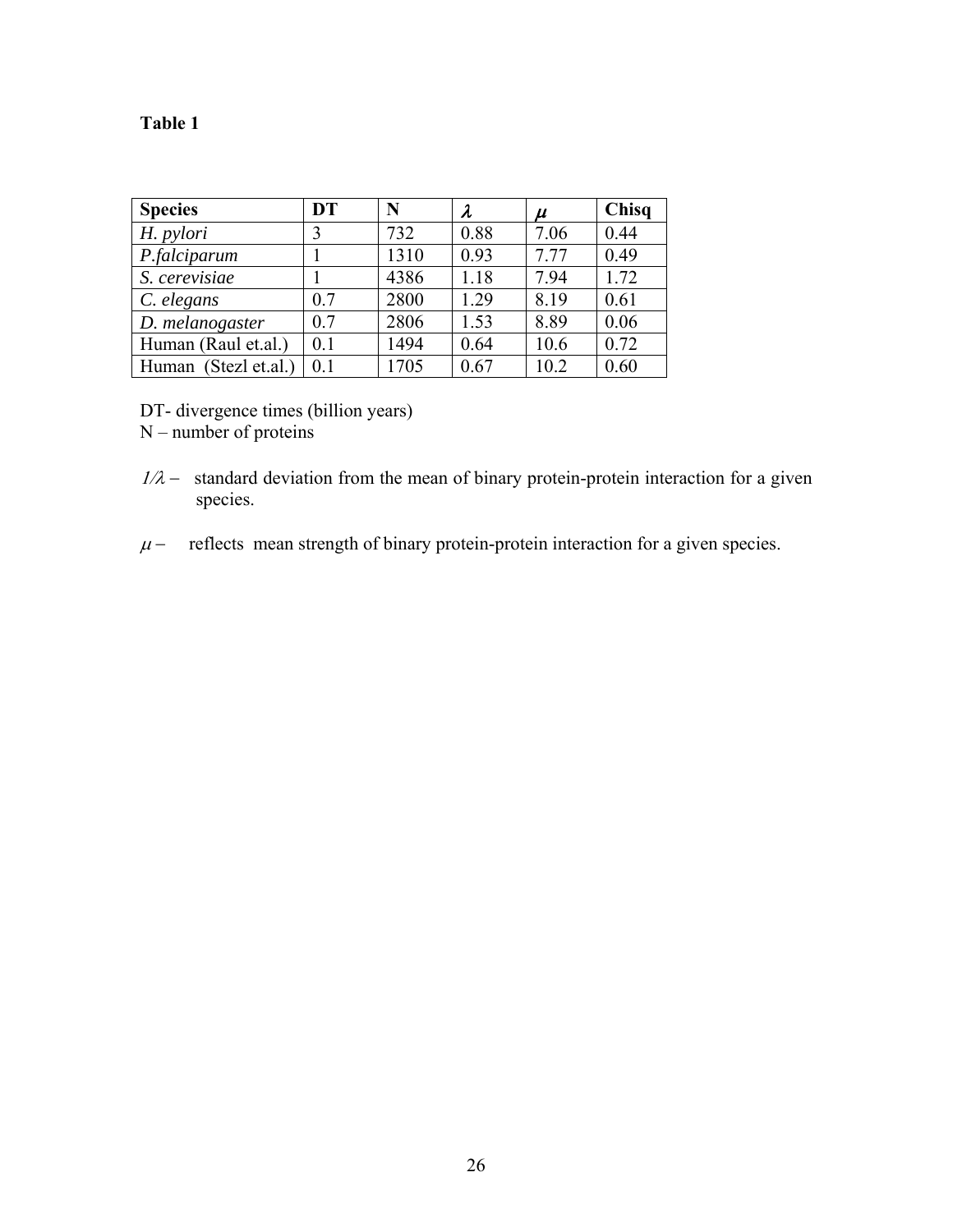

**Fig. 1. Strategy used to derive free energy distribution of binary protein-protein interaction from large-scale Y2H data sets.**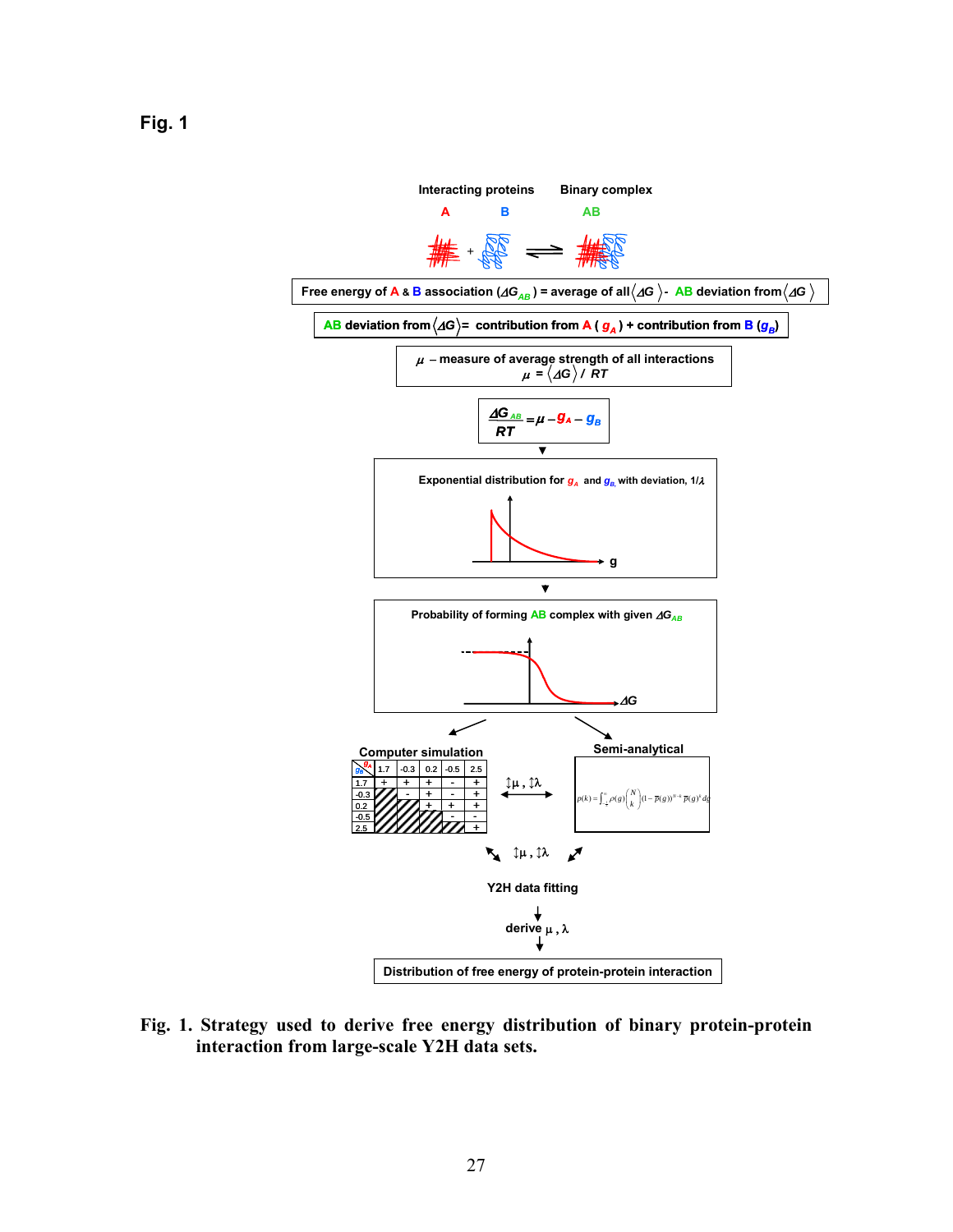

**Fig.2. Degree distribution of Y2H protein-protein interactions.** Number of proteins, N, with a given number of links from Y2H screen of *H. pylori* (8), the malaria parasite *P.falciparum* (6), yeast *S. cerevisiae* (5, 11), worm *C. elegans* (7), fruit fly *D. melanogaster* (4) and human (9, 10) proteins, shown as dots, was used to model using simulation (shown as open circles) and semi-analytical approaches (solid line).

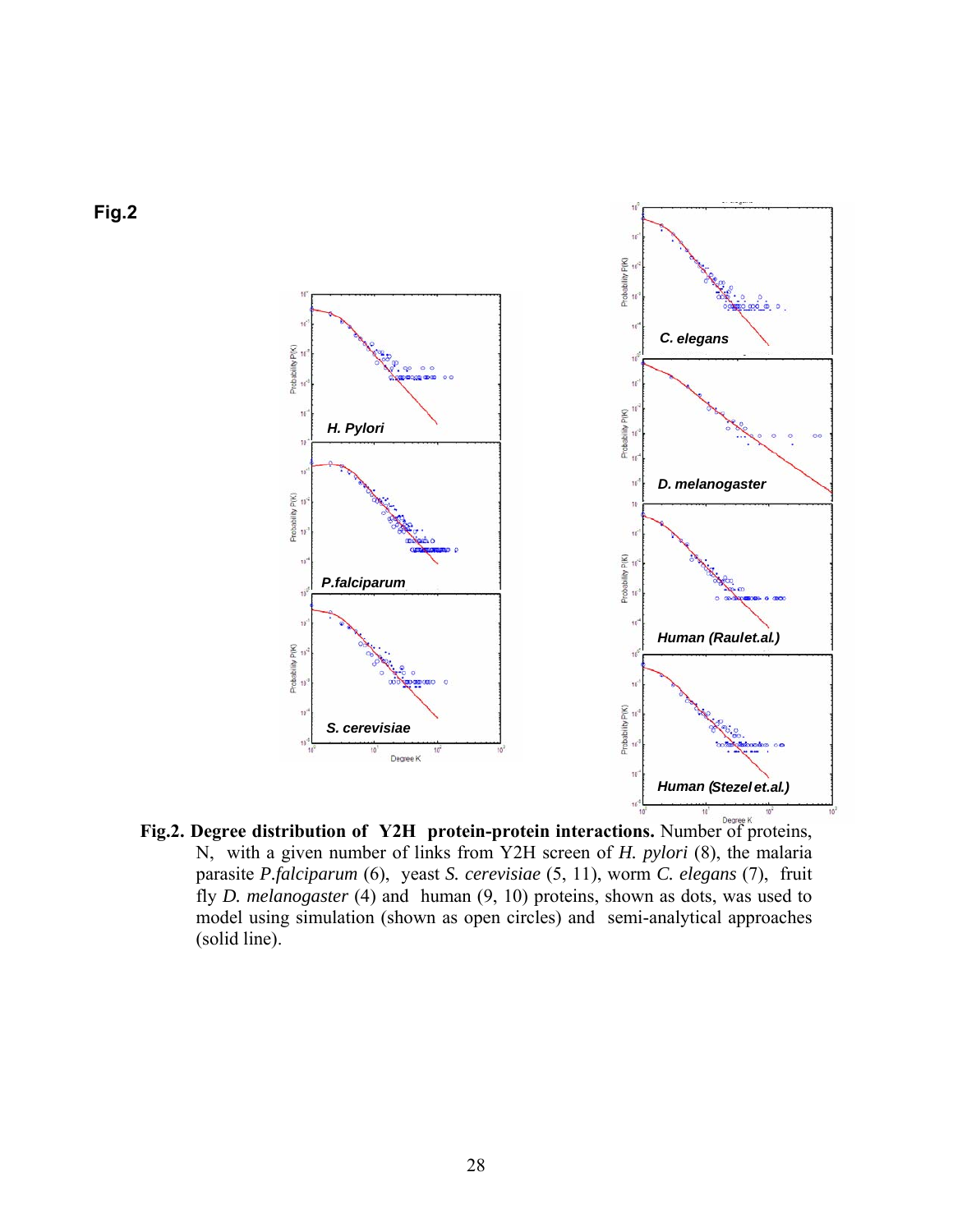

**Fig. 3. Dependence of degree distributions on the parameter**  $\lambda$  **(***A***) and**  $\mu$  **(***B***).** *A***,** Effects of varying  $\lambda$ . Solid (red)  $\lambda = 1$ , short dash (light green)  $\lambda = 1.5$ , long dash (aqua)  $\lambda = 2$ . The value of  $\mu$  is fixed at 10. **B** The parameter  $\lambda$  is held fixed at 1.0 while  $\mu$  is varied between 7 (upper curve), and 10 (lower curve) in steps of unity. Solid (red)  $\mu$  = 7, short dash (light green)  $\mu$  = 8, medium dash (green) μ= 9, long dash (blue) μ=10. The value  $\lambda$  is fixed at 1.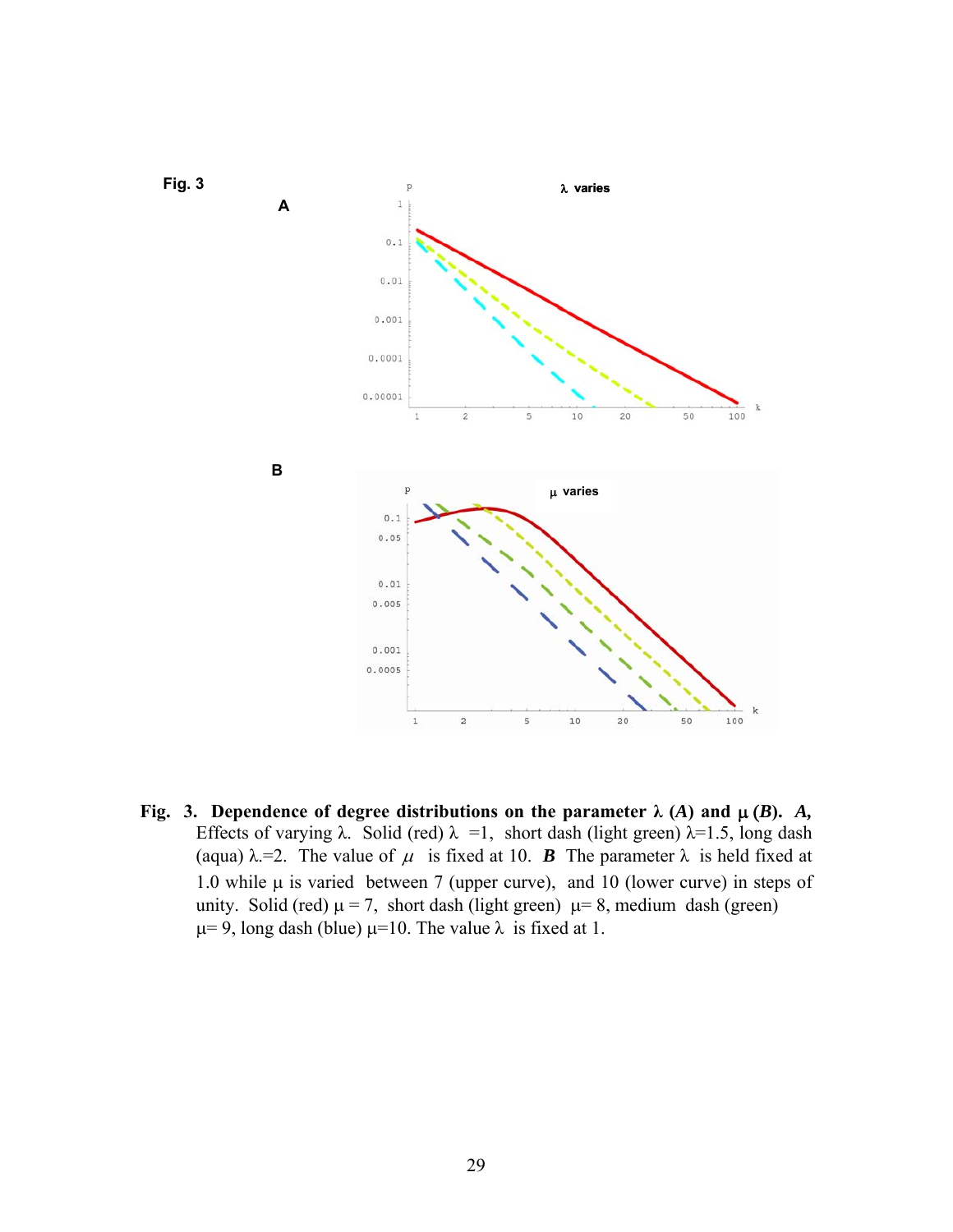

**Fig. 4. Differences in the indicator of mean strength of binary protein-protein interaction,** μ, **across evolution.** μ is plotted as a function of divergence times.